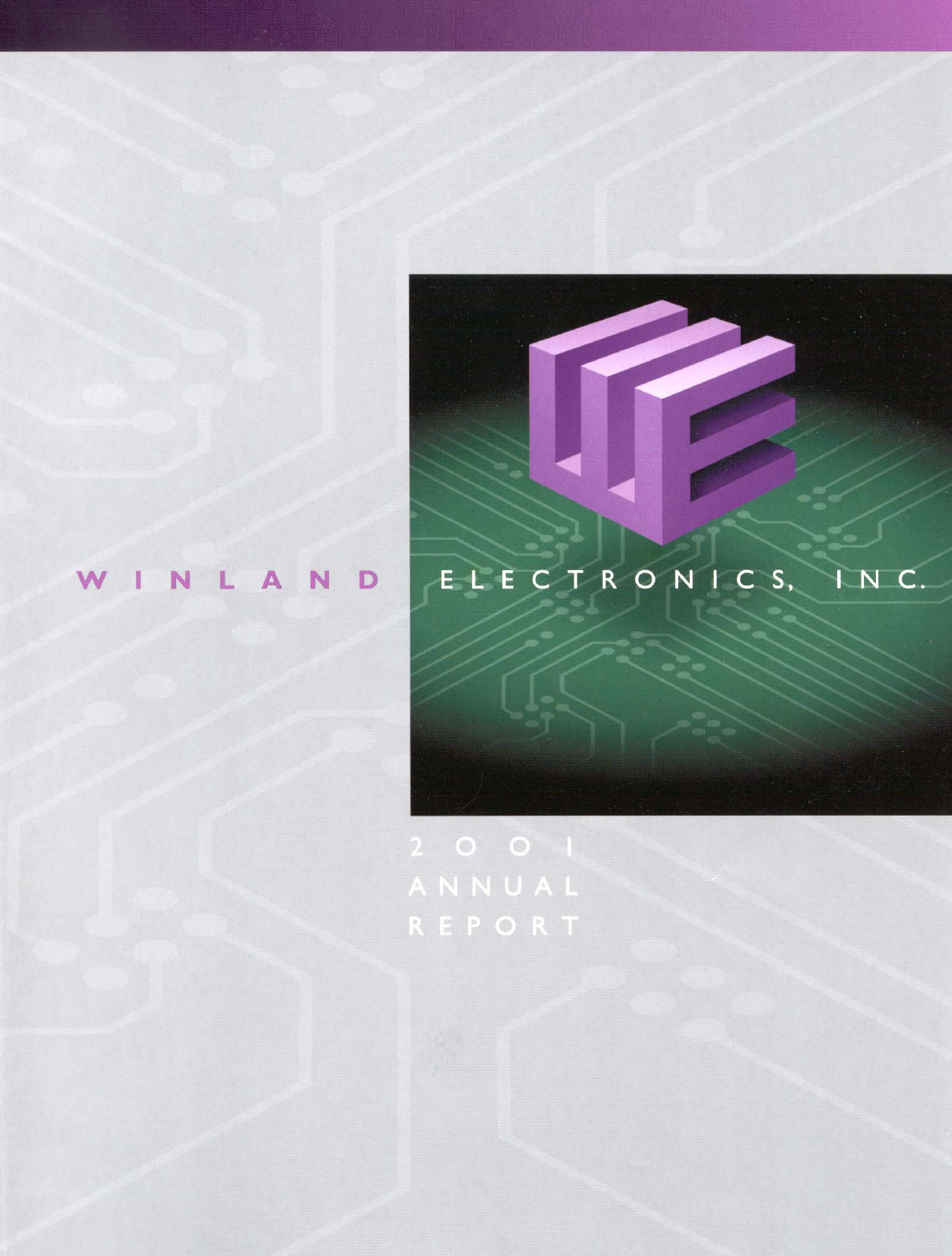# **CONTENTS**

| Directors and Executive Officers  Inside Back Cover |
|-----------------------------------------------------|

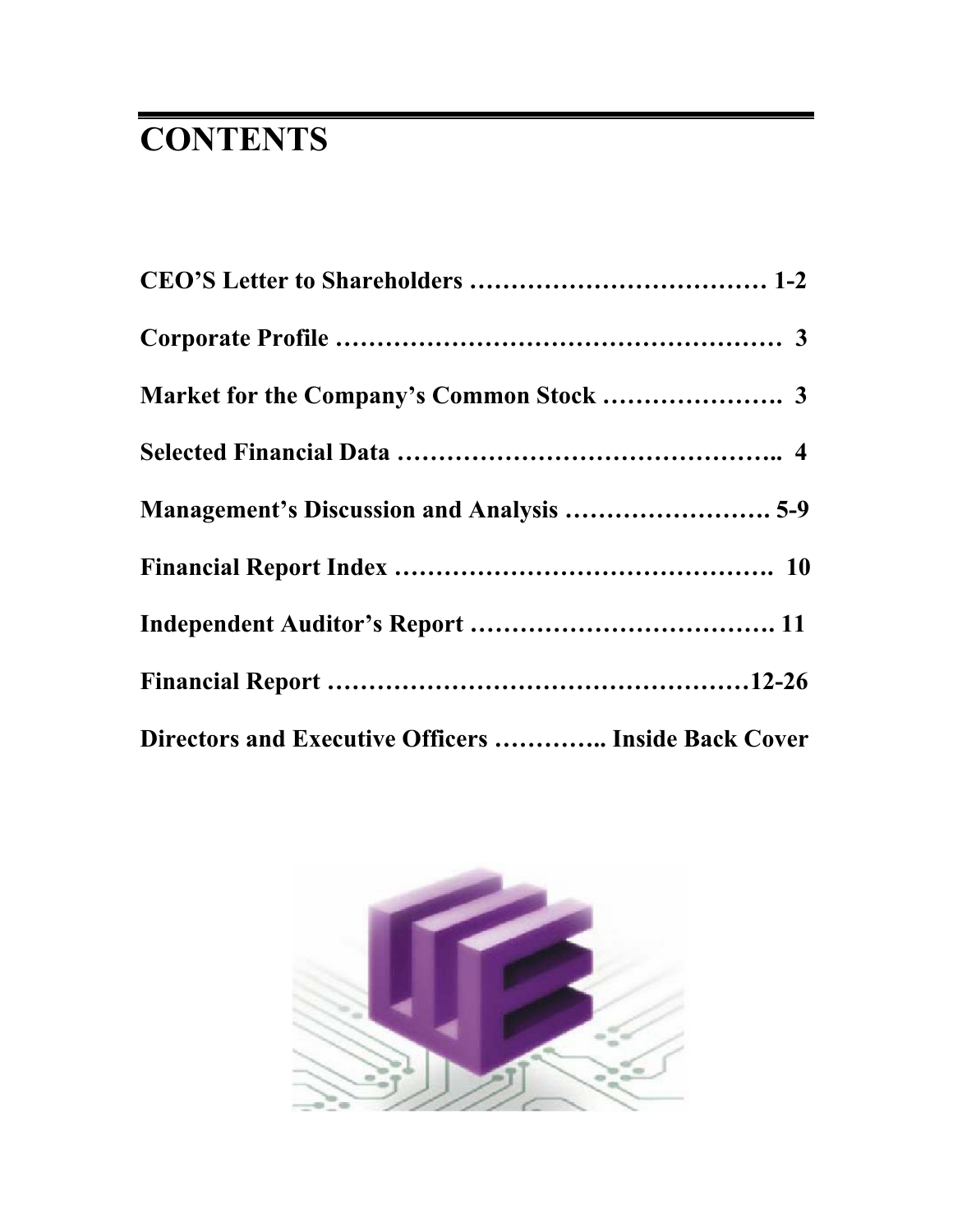## **CEO's LETTER TO SHAREHOLDERS**

Dear Winland Shareholder:

On behalf of Winland Electronics' board of directors, management team, and staff, I welcome this opportunity to bring closure to 2001 and to highlight activities that we believe are the building blocks for your company's future.

Unquestionably, financial results for fiscal 2001 have been the most negative in the company's history. The causes behind these results—the challenges, distractions, and negative economic conditions under which Winland operated during the year—have been thoroughly discussed in SEC disclosure filings, news releases, and proxy statements. These factors, together with audited financial statements, will also be reviewed elsewhere in this 2001 Annual Report to Shareholders.

As troubling as fiscal 2001 has been for our investors, management and staff, today, we believe we are once again at the beginning of a path leading toward profitability and growth. Although it sounds peculiar to talk about a 26-year-old company being at the beginning again, every organization must strategically reinvent itself from time to time. Here are some of the reasons for and the steps toward that process.

When I was appointed CEO of the company in June, your board of directors and senior management team came together to evaluate the company's situation. We looked at the urgency of returning Winland to profitability and the steps we could immediately take to conserve cash. In taking these steps, however, the board was not willing to sacrifice the company's future. From this analysis, we rapidly implemented a series of changes in several areas.

#### **Starting with Cost Analysis and Reduction**

First we focused on customers and the process of refining a customer profile that would lead us to profitable relationships and best fit Winland's design and manufacturing expertise. Our people examined various cost centers within the company, looking at those that are central to our business and those that are not. We immediately eliminated expenses that were not essential and moved our attention to other urgent issues. These included the reduction of inventory, aggressive management of accounts receivable, and debt reduction. All of these programs served Winland's planned objectives of reducing operating expenses, increasing operating margins, improving our cash position, and returning to an overhead structure that could allow profitability during 2002.

These programs produced:

- $\bullet$  A reduction in debt to \$4.9 million at year-end from \$7.6 million at year-end 2000
- Reduced inventory to \$2.4 million at year-end from \$5.3 million at year-end 2000
- Reduced accounts receivable to \$2.0 million at year-end from \$3.4 million at year-end 2000
- An accumulated cash balance of \$400,000 at year-end up from \$39,000 at year-end 2000

#### **Building Sales and Market Share**

As our people worked to solve immediate challenges, their strategic look at the company also uncovered Winland's strengths and weaknesses in our marketplaces. We developed and implemented new initiatives designed to grow our market share of the "right customers".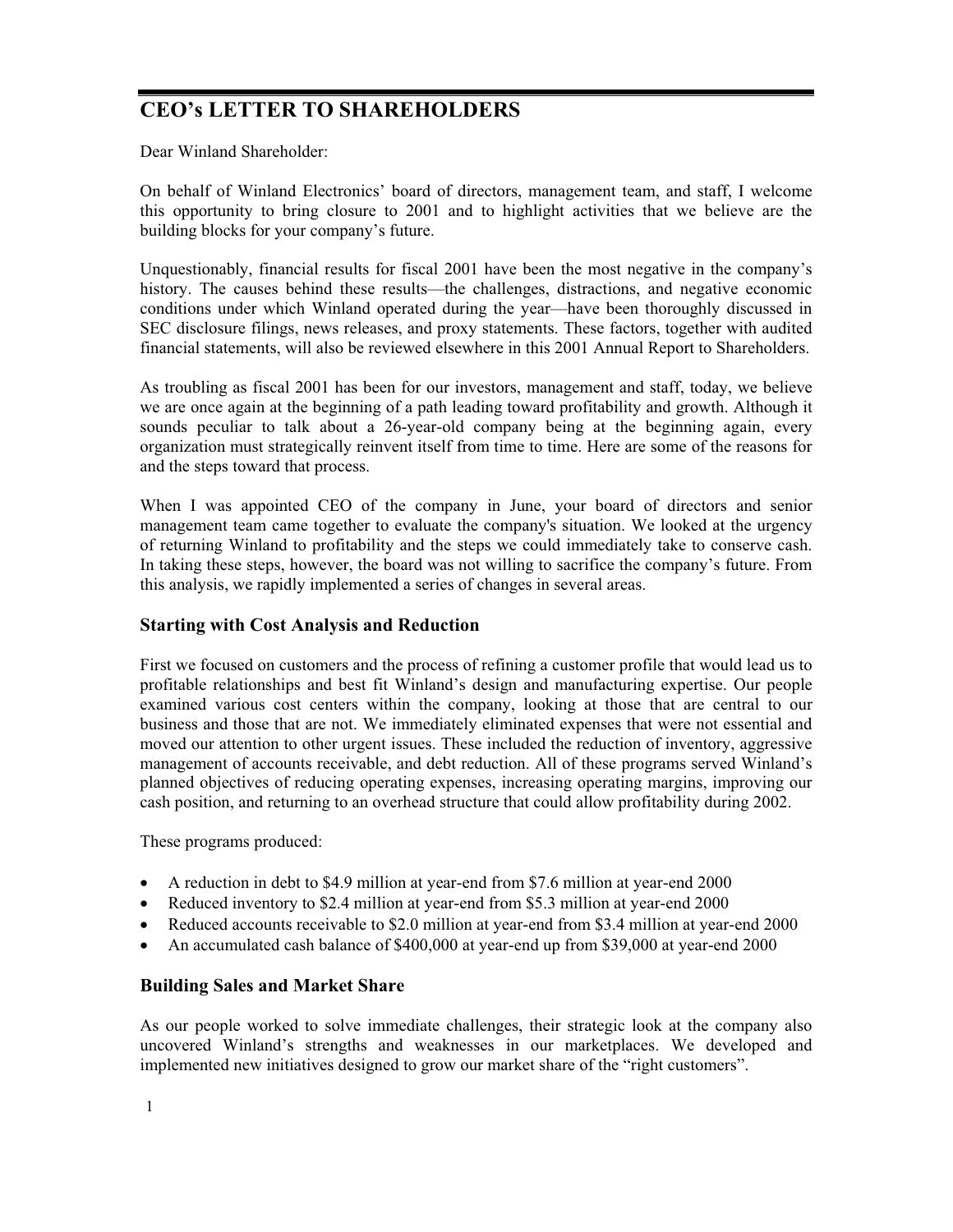## **CEO's LETTER TO SHAREHOLDERS (continued)**

To maximize our efforts to increase sales and build market share, we reorganized sales and customer service operations to allow our sales executives to identify, bid, and close new business that matched the "right customer" target. Between June and December 2001, we began to see the positive results of these efforts. During one of the most difficult economic periods our country has faced, Winland added four new Electronic Manufacturing Services (EMS) customers and four new distributors for our proprietary products.

This reorganization of sales, marketing, and customer service also allows Winland to better service our valued existing customers and to continue providing them with competitive, reliable products. The newly created Project Operations Group not only manages our customers' projects and relationships, but is charged with improving the value Winland delivers to customers and ultimately, to our shareholders. Since the inception of these changes, existing customers have rewarded us with new additional orders totaling \$10.5 million to be delivered over the next 18 months.

#### **Company Growth**

Winland's growth plan includes initiatives to expand sales and market share in both the manufacturing and the engineering segments that the company serves. We will continue to focus on those EMS customer relationships that fit our customer profile, and also take advantage of additional proprietary product growth by leveraging knowledge and capabilities gained through our work with EMS customers. We believe this approach will allow Winland to provide competitive EMS services and, at the same time, work to enhance profitability with an improved mix of higher margin proprietary products that support but do not compete with our customers' markets.

Because the company's primary focus is to return to consistent profitability during a soft economy, achieving growth may be a slow process. We will need to balance the desire for growth with our commitment to profitability. Currently, our staff is tightly focused on marketing and sales growth of "environmental security" products and motor controls within our proprietary product line.

I am confident that what has been achieved and the accomplishments to come in the future will lead the company to profitable growth. Winland's experienced management team, expanded administrative and operational systems, and collective commitment to continuous improvement are powerful tools for success. The word "focused" is used several times in this letter, because it best describes the skill, effort, commitment, and loyalty of our valued staff. We have the right products and services to offer, the right people, and the right opportunity in an ever-growing marketplace.

Thank you for your support, understanding and encouragement in 2001. We will keep you informed of our progress toward our refocused objectives during fiscal 2002.

Sincerely,

Lorin E. Krueger Chief Executive Officer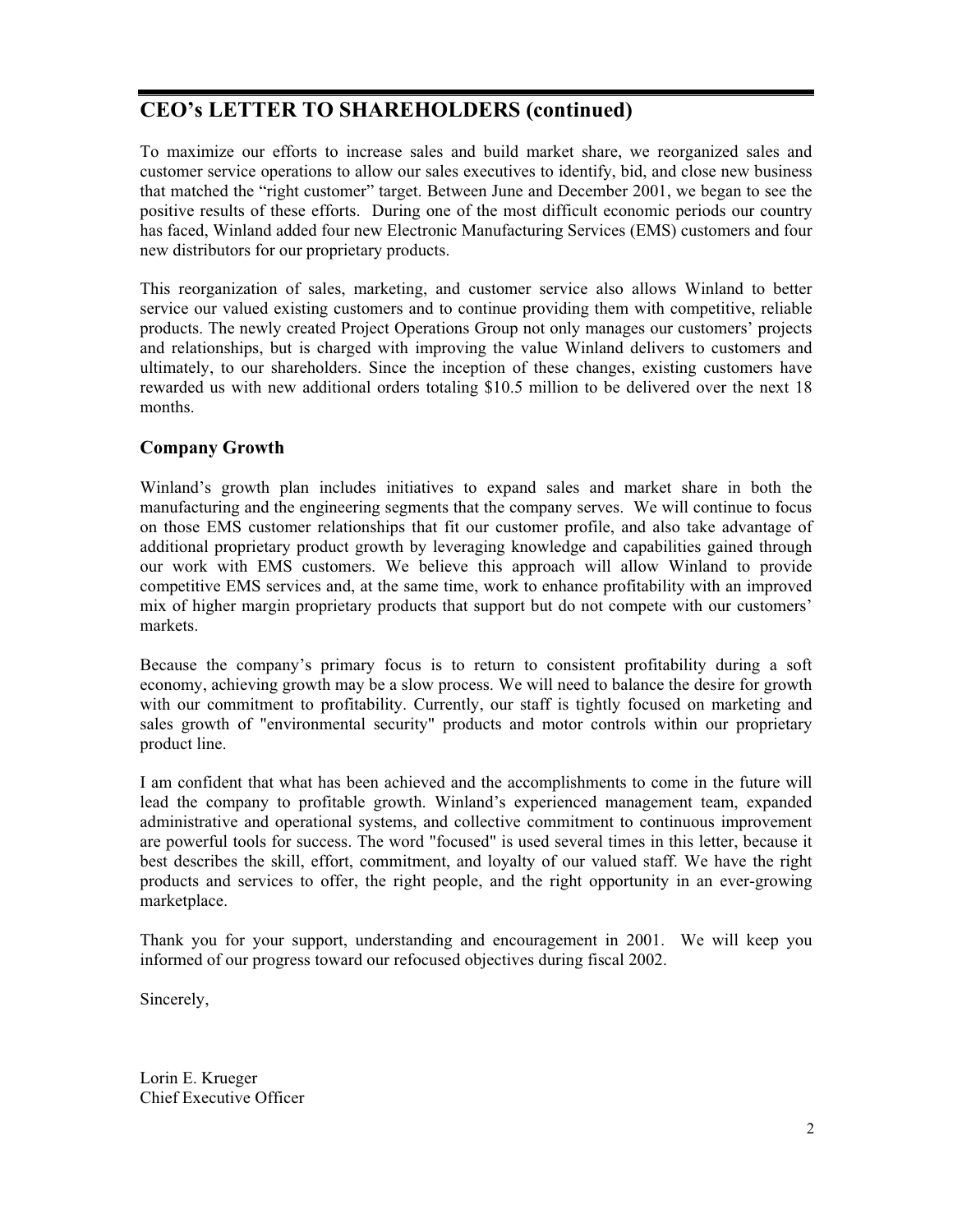## **CORPORATE PROFILE**

Winland Electronics, Inc. provides:

Electronic Manufacturing Services (EMS)

- Contract Manufacturing of Electronic and Electromechanical Assemblies
- Design Engineering Services
- Manufacturing Engineering Services

DC Motor Control Products:

- Standard and Custom Designed DC Motor Controls
- Custom Manufacturing Services for the Motor Control Industry
- Motor Control Accessories

Environmental Security Products for Home and Business:

- Sensors and Alarms for Temperature, Humidity, Water Leakage and Power-Outage
- Driveway Vehicle Detection

Winland Electronics is ISO 9001 Registered

## **MARKET FOR THE COMPANY'S COMMON STOCK**

Effective January 27, 2000, the Company's Common Stock was listed on the American Stock Exchange ("AMEX") under the symbol WEX. Prior to being listed on AMEX, the Company's Common Stock was traded on Nasdaq SmallCap Market under the symbol WLET. The following table sets forth the high and the low bid quotations, as reported by the Nasdaq SmallCap Market through January 27, 2000 and as reported by AMEX thereafter. The bid quotations represent interdealer prices and do not include retail markets mark-ups, mark-downs or commissions and may not necessarily represent actual transactions.

| Fiscal Year Ended     |       |       |
|-----------------------|-------|-------|
| December 31, 2001     | Low   | High  |
| <b>First Quarter</b>  | 1.250 | 1.938 |
| <b>Second Quarter</b> | 1.150 | 1.550 |
| Third Quarter         | 0.800 | 1.500 |
| Fourth Quarter        | 0.500 | 1.180 |
|                       |       |       |
| Fiscal Year Ended     |       |       |
| December 31, 2000     | Low   | High  |
| <b>First Quarter</b>  | 2.250 | 3.625 |
| <b>Second Quarter</b> | 1.875 | 3.188 |
| Third Quarter         | 1.875 | 2.875 |
| Fourth Quarter        | 1.875 | 2.500 |

On March 22, 2002, the fair market value of the Company's Common Stock was \$.86, based on the closing sale price quoted by AMEX on that date. As of December 31, 2001, the Company had approximately 465 shareholders of record. The Company has never paid cash dividends on its Common Stock. The Board of Directors presently intends to retain earnings for use in the Company's business and does not anticipate paying cash dividends on Common Stock in the foreseeable future. Any future determinations as to the payment of dividends will depend on the financial condition of the Company and such other factors as are deemed relevant by the Board of Directors.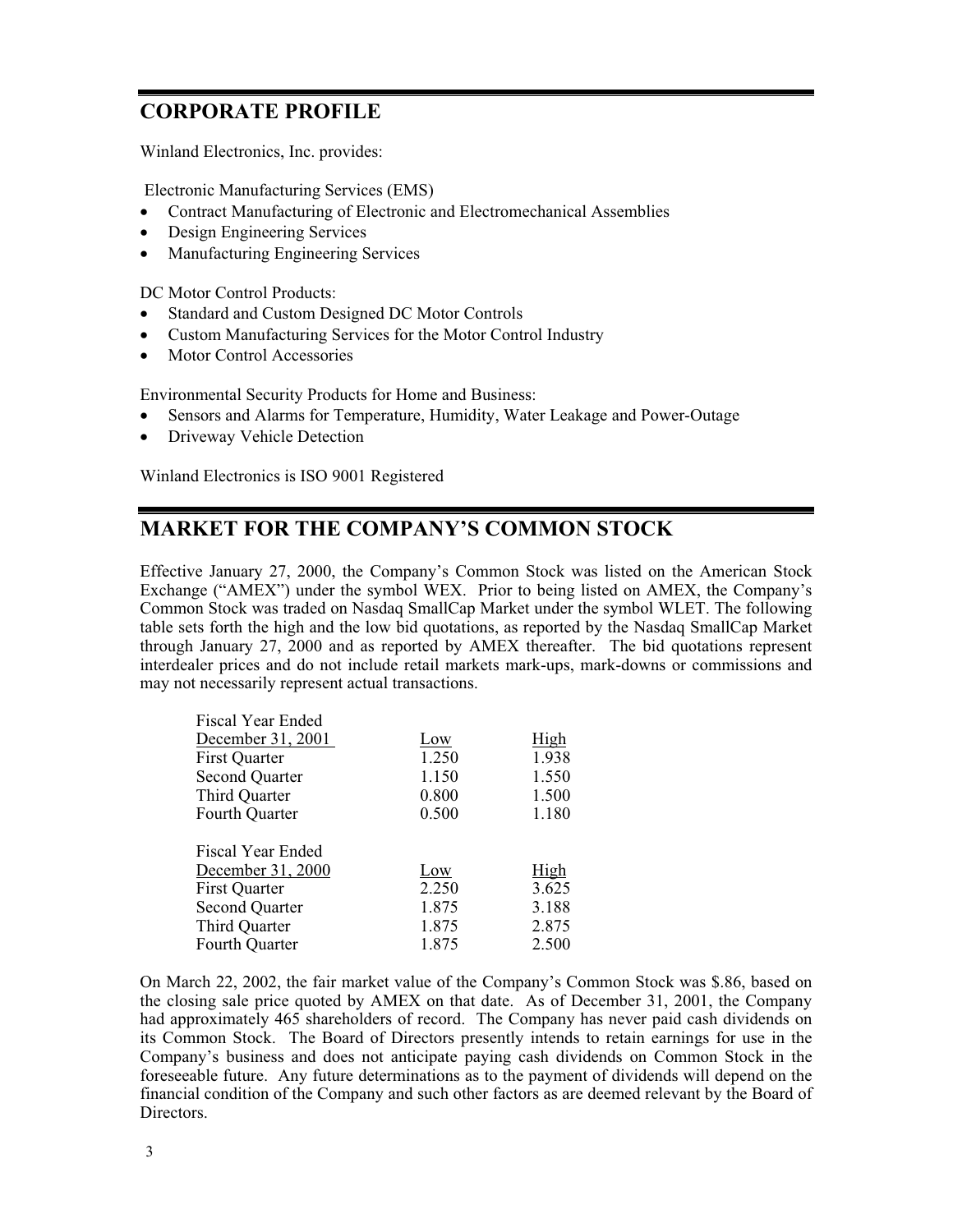## **SELECTED FINANCIAL DATA**

The following table sets forth selected financial data for Winland Electronics Inc., which has been derived from the Company's financial statements. The financial data listed below should be read in conjunction with "Management's Discussion and Analysis or Plan of Operations" and the audited financial statements and related notes thereto included elsewhere in this annual report.

|                                                                            | Years Ended December 31, |             |              |              |
|----------------------------------------------------------------------------|--------------------------|-------------|--------------|--------------|
|                                                                            | 2001                     |             |              | 2000         |
| <b>OPERATIONS DATA:</b>                                                    |                          |             |              |              |
| Net Sales                                                                  | \$15,394,754             |             |              | \$19,500,336 |
| Cost of Sales                                                              |                          | 12,795,245  |              | 16,533,306   |
| <b>Gross Profit</b>                                                        |                          | 2,599,509   |              | 2,967,030    |
| <b>Operating Expenses</b>                                                  |                          | 3,164,297   |              | 3,074,492    |
| Other Income and Expenses, Net                                             |                          | (437,541)   |              | (367, 861)   |
| Income Loss Before Income Taxes                                            |                          | (1,002,329) |              | (475, 323)   |
| Income Tax Benefit                                                         |                          | (125,600)   |              | (165,800)    |
| Net Loss                                                                   | $\mathbb{S}$             | (876, 729)  | $\mathbb{S}$ | (309, 523)   |
| <b>EARNINGS PER SHARE DATA:</b>                                            |                          |             |              |              |
| Diluted Loss Per Share                                                     | \$                       | (.30)       | $\mathbb{S}$ | (.11)        |
| Weighted Average Common Shares<br><b>Outstanding Including Potentially</b> |                          |             |              |              |
| <b>Dilutive Shares</b>                                                     |                          | 2,954,128   |              | 2,936,033    |
| <b>BALANCE SHEET DATA:</b>                                                 |                          |             |              |              |
| <b>Working Capital</b>                                                     | \$1,367,666              |             |              | \$2,074,820  |
| <b>Total Assets</b>                                                        | \$9,815,151              |             |              | \$14,707,109 |
| Long-Term Debt                                                             | \$2,453,909              |             |              | \$2,924,885  |
| Stockholders' Equity                                                       | \$3,431,160              |             |              | \$4,300,535  |

#### **Availability of Form 10-KSB**

Shareholders of record may obtain the Company's annual report on Form 10-KSB for the fiscal year ended December 31, 2001, which will be filed with the Securities and Exchange Commission and will be available after April 1, 2002. This report (without exhibits) will be provided without charge upon written request to the Corporate Secretary.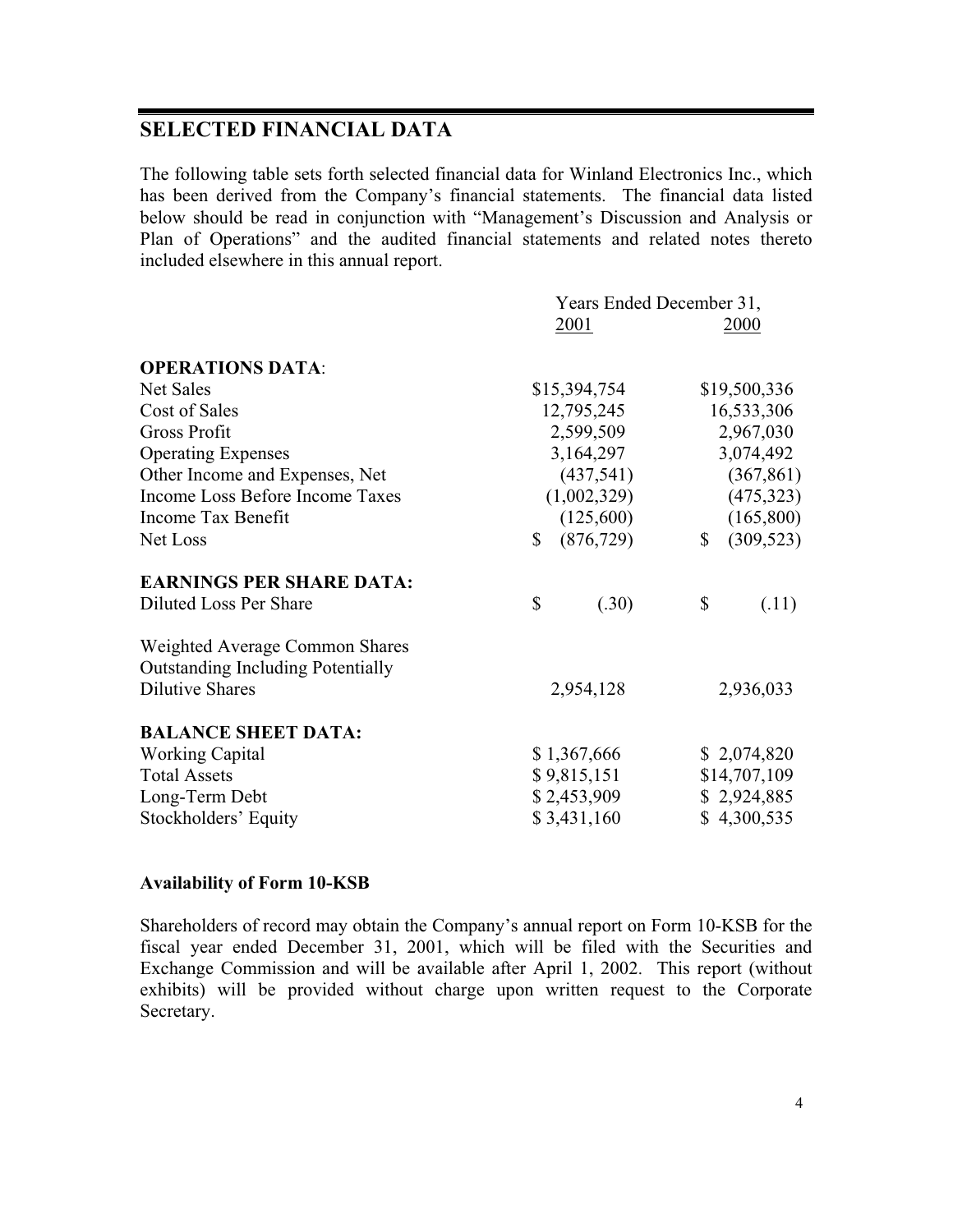#### **RESULTS OF OPERATIONS – 2001 vs. 2000**

Net Sales: The Company recorded net sales of \$15,394,754 for the year ended December 31, 2001, a decline of \$4,105,582 or 21.1% from \$19,500,336 for the year ended December 31, 2000. The reduction in sales is attributed to lower sales to OEM customers, most notably reduced sales to PeopleNet Communications. In mid August of 2001 the Company negotiated a release of its manufacturing agreement with PeopleNet for the production of the customers base unit. The Company continues to supply manufacturing services to PeopleNet, but at a reduced level. Management believes that the reduced PeopleNet sales will permit the company to take advantage of other opportunities at gross margin levels more consistent with its business objectives. In addition, sales to several other OEM customers were lower in 2001. This is attributable to reduced customer demand consistent with the broader slowing of the economy. As a percentage of net sales, sales of Winland's proprietary products increased for the twelve months ended December 31, 2001, compared to 2000.

The Company's OEM customers have given the Company purchase orders and forecasts having an aggregate value of \$10.5 million over the next 18 months.

The loss of any significant OEM customer would likely have an adverse effect on the Company's short-term, and potentially long-term, results. Although the loss of a portion of the PeopleNet production has had an effect on the Company's revenues, management believes that this change will allow the organization to take advantage of other opportunities.

Gross Profits: Gross profit was \$2,599,509 or 16.9% of net sales for the year ended December 31, 2001, compared to \$2,967,030 or 15.2% of net sales for the same period in 2000. As a percentage of net sales, gross profits increased 1.7% for the year ended December 31, 2001 compared to 2000. The increase in gross profit, as a percentage of sales, is attributed to sales mix for the year combined with the Company's ability to reduce direct and variable indirect expenses as sales declined for the period.

Operating Expenses: General and administrative expense was \$1,606,663 or 10.4% of net sales for the year ended December 31, 2001, compared to \$1,278,698 or 6.6% of net sales for the same period in 2000. More than \$277,000 of the increase is attributable to increased professional fees, shareholder communications and board of director expenses related to the August 21, 2001 special shareholders' meeting requested by dissident shareholder, Dyna Technology, Inc., and an annual meeting contested by Dyna Technology, Inc. In addition, the Company incurred a \$205,591 expense related to an executive severance package in connection with the May 2001 resignation and release of employment agreement of W. Kirk Hankins, the former Chief Executive Officer.

Research and development expense (including the development of new products, as well as design services and support to the OEM customer base) was \$840,813 or 5.5% of net sales for the year ended December 31, 2001, compared to \$1,124,714 or 5.8% of net sales for 2000. The decline in research and development expense is primarily attributed to employee attrition and reassignment without replacement, offset in part by increased facility and information technology expenses.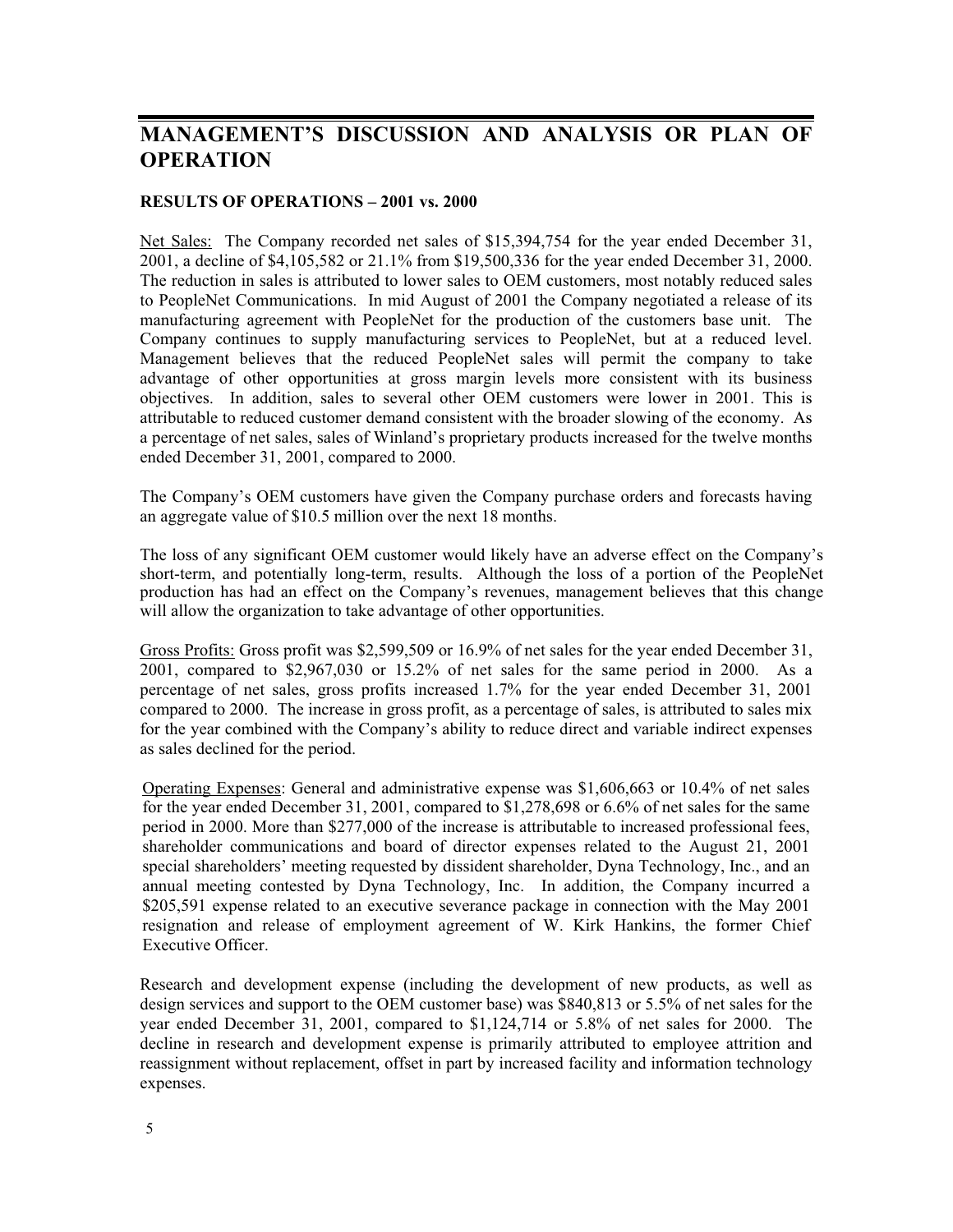Sales and marketing expense, including project management, was \$716,821 or 4.7% of net sales for the year ended December 31, 2001, compared to \$671,080 or 3.4% of net sales for the same period in 2000. The increase is primarily due to increased salaries and salary related expenses in connection with the reassignment of certain personnel to project management. In addition, information technology and facility expenses increased, offset in part by decreased trade show and promotional expenses.

Interest Expense: Interest expense was \$482,634 or 3.1% of net sales for the year ended December 31, 2001, compared to \$485,816 or 2.5% of net sales for the same period in 2000. While, as a percentage of sales, the interest expense increased, the actual expense decreased over \$3,000 for 2001 compared to 2000. The decline in interest expense is attributed to a reduction in long-term debt, lower interest rates on short-term borrowing, offset by increased borrowing on the Company's revolving line-of-credit early in the year and increased interest on long–term lease agreements due to a significant lease on capital equipment commenced in December 2000.

Net Loss: The Company reported a net loss of \$876,729 or \$0.30 per basic and diluted share and a net loss of \$309,523 or \$0.11 per basic and diluted share for the years ended December 31, 2001 and 2000, respectively. The net loss for 2001 is primarily due to lower sales volumes to OEM customers and additional non-recurring, general and administrative expenses in excess of \$482,000 directly associated with the resignation of the company's former Chief Executive Officer, fees and expenses related to the August 21, 2001 special shareholders' meeting and the contested annual meeting in December 2001. In addition, the Company provided for a valuation allowance against its net deferred tax assets of \$315,000, which contributed to the net loss.

#### **LIQUIDITY AND CAPITAL RESOURCES**

Cash provided by operating activities was \$3,040,357 for the year ended December 31, 2001, compared to cash used for operating activities of \$1,501,570 for the same period in 2000, an improvement of \$4,541,927. Cash provided by operations was used to pay down \$1,943,000 of the Company's revolving line-of-credit (a reduction of over 49%), reduce long-term debt and to a lesser degree, for the purchase of equipment. The Company has funded its current operations with working capital provided by operations.

The current ratio at December 31, 2001 was 1.4 to 1, compared to 1.3 to 1 at December 31, 2000. Working capital equaled \$1,367,666 on December 31, 2001, compared to \$2,074,820 on December 31, 2000. The decrease in working capital is attributed to reductions in accounts receivable, inventory, and deferred taxes, offset, in part, by increased income tax receivable and prepaid expenses and decreased accounts payable and short-term borrowings.

The Company has a \$3,500,000 revolving line-of-credit agreement with Wells Fargo Bank, through September 15, 2002. Interest on advances are 2% over the bank's reference rate (6.75 percent at December 31, 2001) and due monthly. Advances outstanding on the revolving line-of-credit at December 31, 2001 and December 31, 2000 were \$1,981,501 and \$3,924,501, respectively. Advances are due on demand, are secured by substantially all assets of the Company, and are subject to a defined borrowing base equal to 75 percent of qualified accounts receivable and 50 percent of eligible inventory. In addition, the line-of-credit agreement contains certain reporting and operating covenants. One such covenant required the Company to have no more than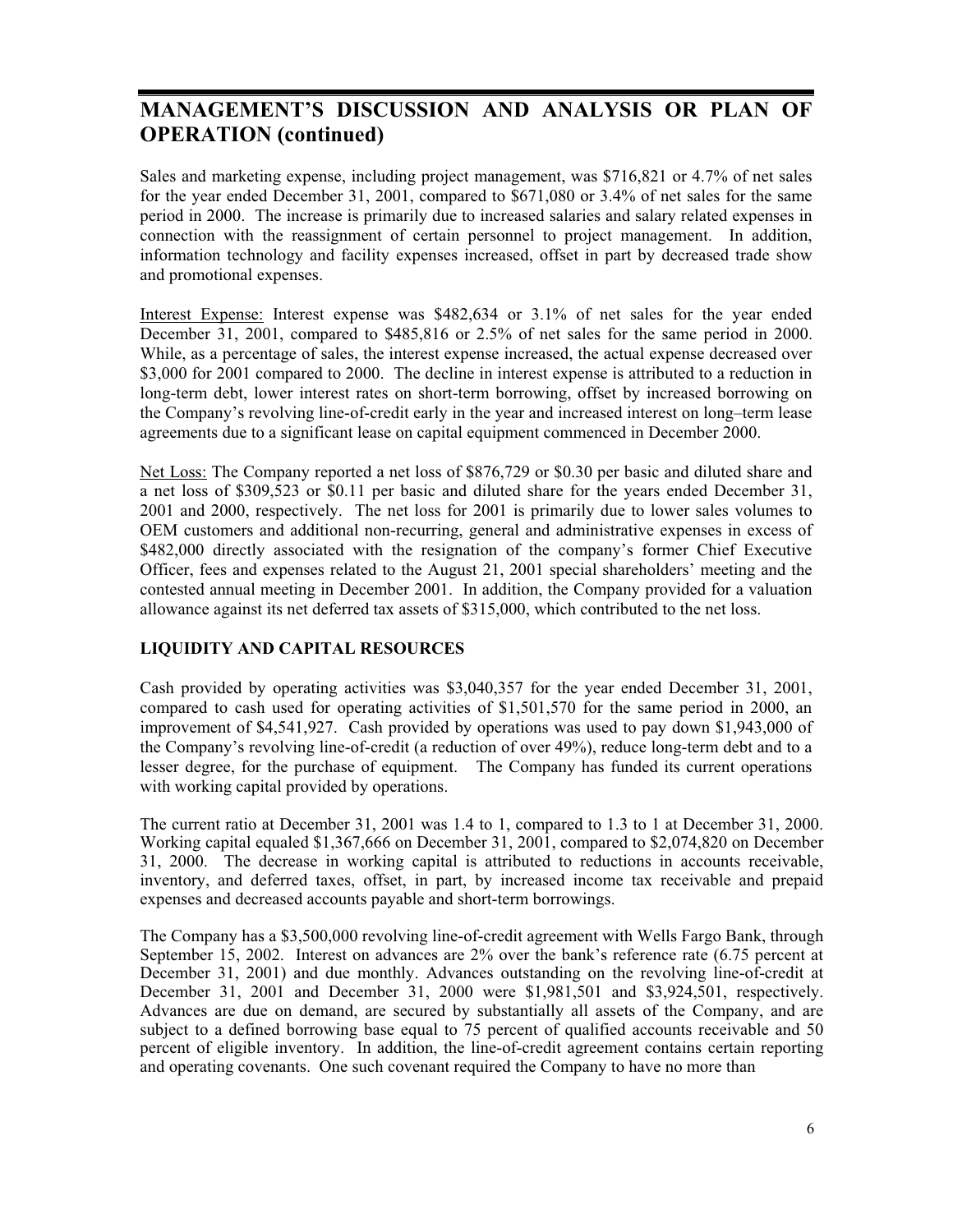a \$710,000 net loss for 2001. The provision for a valuation allowance against net deferred tax assets of \$315,000, although not affecting the net loss before income taxes, created a violation of this covenant at December 31, 2001, which was subsequently waived by the bank.

The Company has maintained financing arrangements with Wells Fargo Bank since February of 1996. In the fall of 2000, the Company increased the maximum loan amount under its line-ofcredit agreement with Wells Fargo Bank to \$4,500,000 from the \$3,500,000 level which had been in place throughout 2000, to address working capital demands largely attributable to increased production for one of the Company's customers. At December 31, 2000, the Company was in violation of certain covenants under the line-of-credit agreement and Wells Fargo Bank waived the covenants through December 31, 2001. The Company and Wells Fargo Bank agreed to extend the original \$3,500.000 line of credit from August 31, 2001 through November 30, 2001. In December 2001, the line of credit was extended again through March 1, 2002.

On March 19, 2002, the Company extended the line-of-credit agreement with Wells Fargo through September 15, 2002 under the terms described above. The Company will continue to explore other financing sources, including asset-based lending, to provide financing beyond September 15, 2002. There is no assurance that the Company will be successful in obtaining financing arrangements on terms acceptable to the Company. The Company may find it necessary to accept financing arrangements which limit the Company's ability to achieve growth.

|                                 | Payments due by period |           |           |           |             |             |
|---------------------------------|------------------------|-----------|-----------|-----------|-------------|-------------|
| <b>Contractual Obligations</b>  |                        |           |           |           |             | 2006<br>and |
|                                 | <b>Total</b>           | 2002      | 2003      | 2004      | 2005        | thereafter  |
| including<br>debt,<br>Long-term |                        |           |           |           |             |             |
| interest                        | \$3,438,800            | \$662,800 | \$551,800 | \$964,300 | \$1,097,300 | \$162,600   |
| Operating leases                | 28,000                 | 18,000    | 10,000    | 0         | 0           |             |
| for<br>Purchase<br>agreement    |                        |           |           |           |             |             |
| manufacturing equipment         | 0                      | $\theta$  | 0         | $\theta$  | $\theta$    | $\theta$    |
| cash<br>Total<br>contractual    |                        |           |           |           |             |             |
| obligations                     | \$3,466,800            | \$680,800 | \$561,800 | \$964,300 | \$1,097,300 | \$162,600   |

A summary of our contractual cash obligations at December 31, 2001 is as follows:

We also have a commercial commitment as described below:

| <b>Other</b><br>Commercial | Total<br>Amount |                         |                    |
|----------------------------|-----------------|-------------------------|--------------------|
| <b>Commitment</b>          | Committed       | Outstanding at 12/31/01 | Date of Expiration |
| Line of credit             | \$3,500,000     | \$1,981,501             | September 15, 2002 |

We believe that our cash balance, availability under our line of credit, if needed, and anticipated cash flows from operations will be adequate to fund our cash requirements for fiscal 2002.

#### **CRITICAL ACCOUNTING POLICIES**

Our significant accounting policies are summarized in the footnotes to our financial statements. Some of the most critical policies are also discussed below.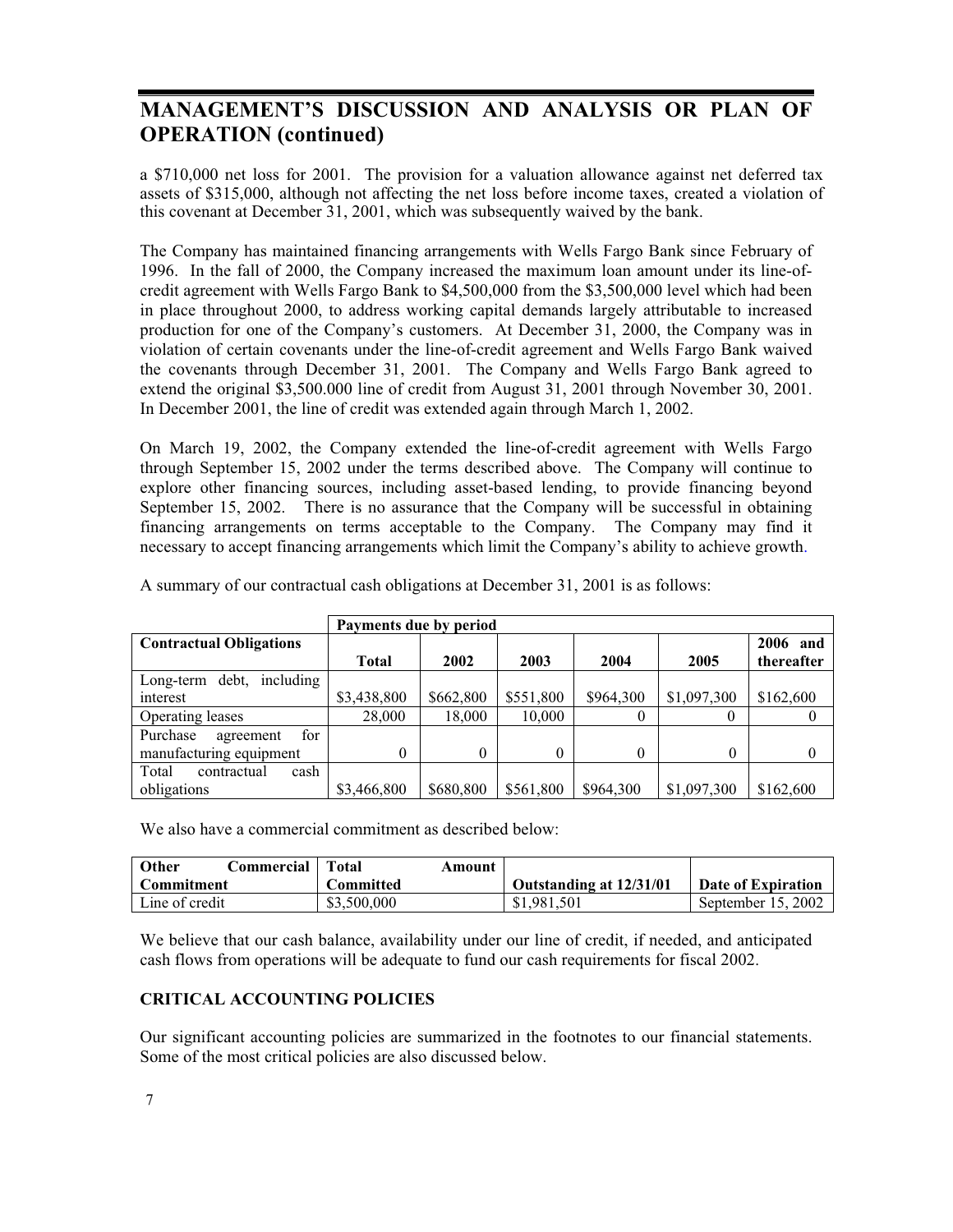As a matter of policy, we review our major assets for impairment. Our major operating assets are accounts receivable, inventory and property and equipment. We have not experienced significant bad debts expense and our reserve for doubtful accounts of \$10,000 should be adequate for any exposure to loss in our December 31, 2001 accounts receivable. We have also established reserves for slow moving and obsolete inventories and believe the reserve of \$135,000 is adequate. We depreciate our property and equipment over their estimated useful lives. We have identified one piece of equipment that was impaired in 2001 and wrote it down to its lease buy out value.

#### **RECENTLY ISSUED ACCOUNTING PRONOUNCEMENTS**

In July 2001, FAS 141, *Business Combinations*, and FAS 142, *Goodwill and Other Intangible Assets*, were issued. These pronouncements provide that all business combinations initiated after June 30, 2001 be accounted for using the purchase method and that goodwill be reviewed for impairment rather than amortized, beginning on January 1, 2002. The Company does not believe that the adoption of these pronouncements, including the effect on the license agreement disclosed (see Note 12), will have a material effect on its financial statements. Any business combination transactions in the future would be accounted for under this new guidance.

In September 2001, the FASB issued Statement 143, *Asset Retirement Obligations*. This Statement addresses financial accounting and reporting for obligations associated with the retirement of tangible long-lived assets and the associated asset retirement costs. The Statement will be effective for the Company's fiscal year ending December 2003. The Company does not believe that the adoption of this pronouncement will have a material effect on its financial statements.

In August 2001, the FASB issued Statement 144, *Accounting for Impairment or Disposal of Long-Lived Assets*. This Statement addresses financial accounting and reporting for the impairment or disposal of long-lived assets. The Statement will be effective for the Company's fiscal year ending December 2002. The Company does not believe that the adoption of this pronouncement will have a material effect on its financial statements.

#### **CAUTIONARY STATEMENTS**

Certain statements contained in this Annual Report and other written and oral statements made from time to time by the Company do not relate strictly to historical or current facts. As such, they are considered "forward-looking statements" which provide current expectations or forecasts of future events. Such statements can be identified by the use of terminology such as "anticipate," "believe," "estimate," "expect," "intend," "may," "could," "possible," "plan," "project," "should," "will," "forecast" and similar words or expressions. The Company's forward-looking statements generally relate to the Company's growth strategies, financial results, product development and sales efforts. One must carefully consider forward-looking statements and understand that such statements involve a variety of risks and uncertainties, known and unknown, and may be affected by inaccurate assumptions, including, among others, those discussed below. Consequently, no forward-looking statement can be guaranteed and actual results may vary materially. As provided for under the Private Securities Litigation Reform Act of 1995, the Company wishes to caution investors that the following important factors, among others, in some cases have affected and in the future could affect the Company's actual results of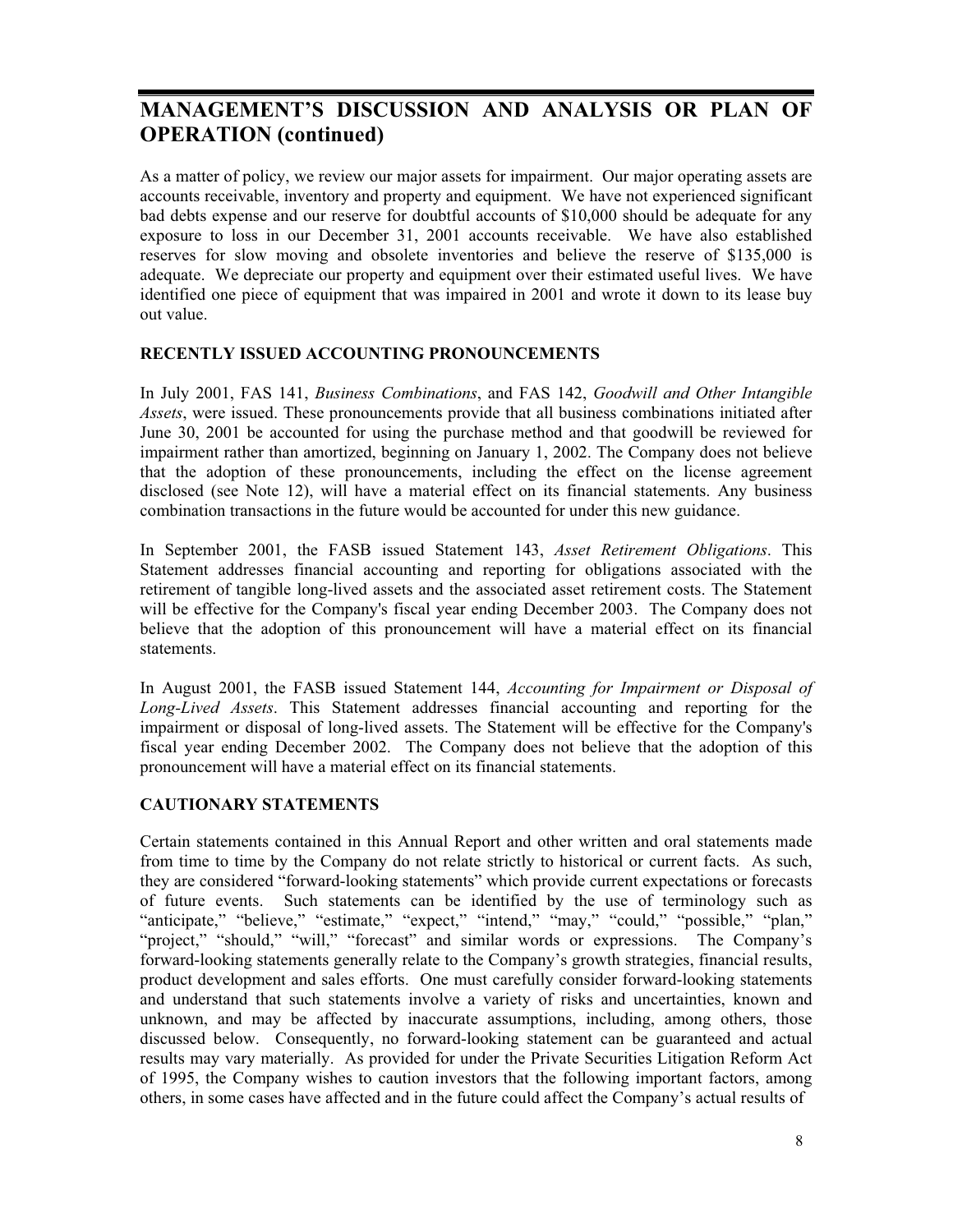operations and cause such results to differ materially from those anticipated in forward-looking statements made in this document and elsewhere by or on behalf of the Company.

The Company derives a significant portion of its revenues from a small number of major OEM customers that are not subject to any long-term contracts with the Company. If any major customer should for any reason decrease the volume of their business or stop doing business with the Company, the Company's business would be adversely affected. Some of the Company's customers are not large, well-established companies, and the business of each customer is subject to various risks such as market acceptance of new products and continuing availability of financing. To the extent that the Company's customers encounter difficulties, or the Company is unable to meet the demands of its OEM customers, the Company could be adversely affected.

The Company's ability to increase revenues and attain profitability is dependent upon its ability to retain valued existing customers and obtain new customers that fit its customer profile. The Company competes for new customers with numerous independent contract design and manufacturing firms in the United States and abroad, many of whom have greater financial resources and more established reputations. The Company's ability to compete successfully in this industry depends, in part, upon the price at which the Company is willing to manufacture a proposed product and the quality of the Company's design and manufacturing services. There is no assurance that the Company will be able to continue to obtain contracts from existing and new customers on financially advantageous terms, and the failure to do so could prevent the Company from achieving the growth it anticipates.

The Company's ability to execute its initiatives to increase sales and expand marketshare depends upon its ability to develop additional proprietary products and on the availability of sufficient financing, both equity and debt, to meet fixed and variable costs associated with such growth. In the current economic environment, banks and other sources of financing are becoming increasingly conservative in their lending and investment policies. There is no assurance that the Company will be able to obtain the financing necessary to achieve its goals.

The Company's success in providing an improved mix of higher margin proprietary products depends on the effectiveness of its new product development efforts as well as the timing of such and the availability and costs of any competing products on the market.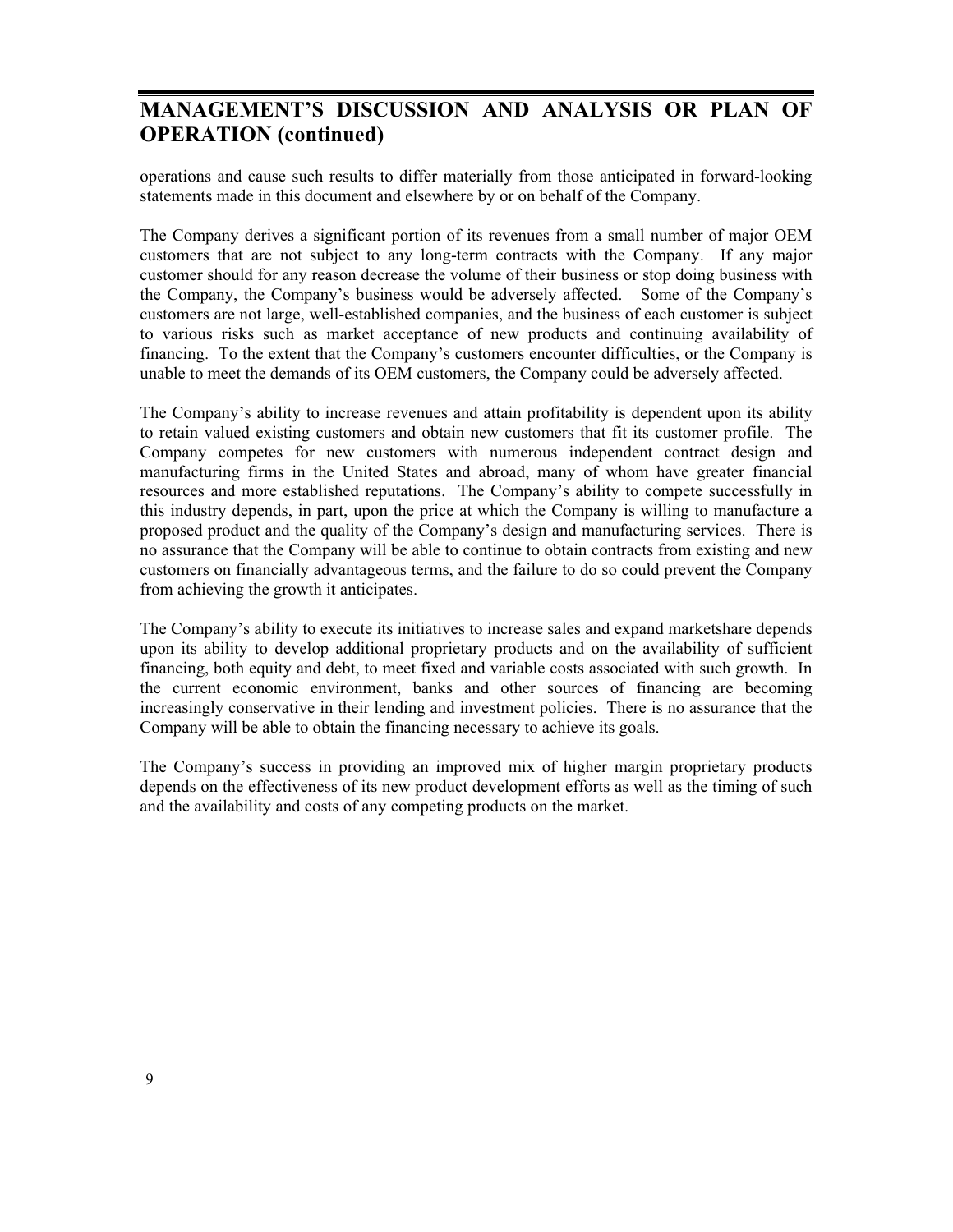## **FINANCIAL REPORT INDEX**

|                                               | Page      |
|-----------------------------------------------|-----------|
| Independent Auditor's Report                  | 11        |
| Balance Sheets                                | $12 - 13$ |
|                                               | 14        |
| Statements of Changes in Stockholder's Equity | 15        |
|                                               | 16        |
|                                               |           |

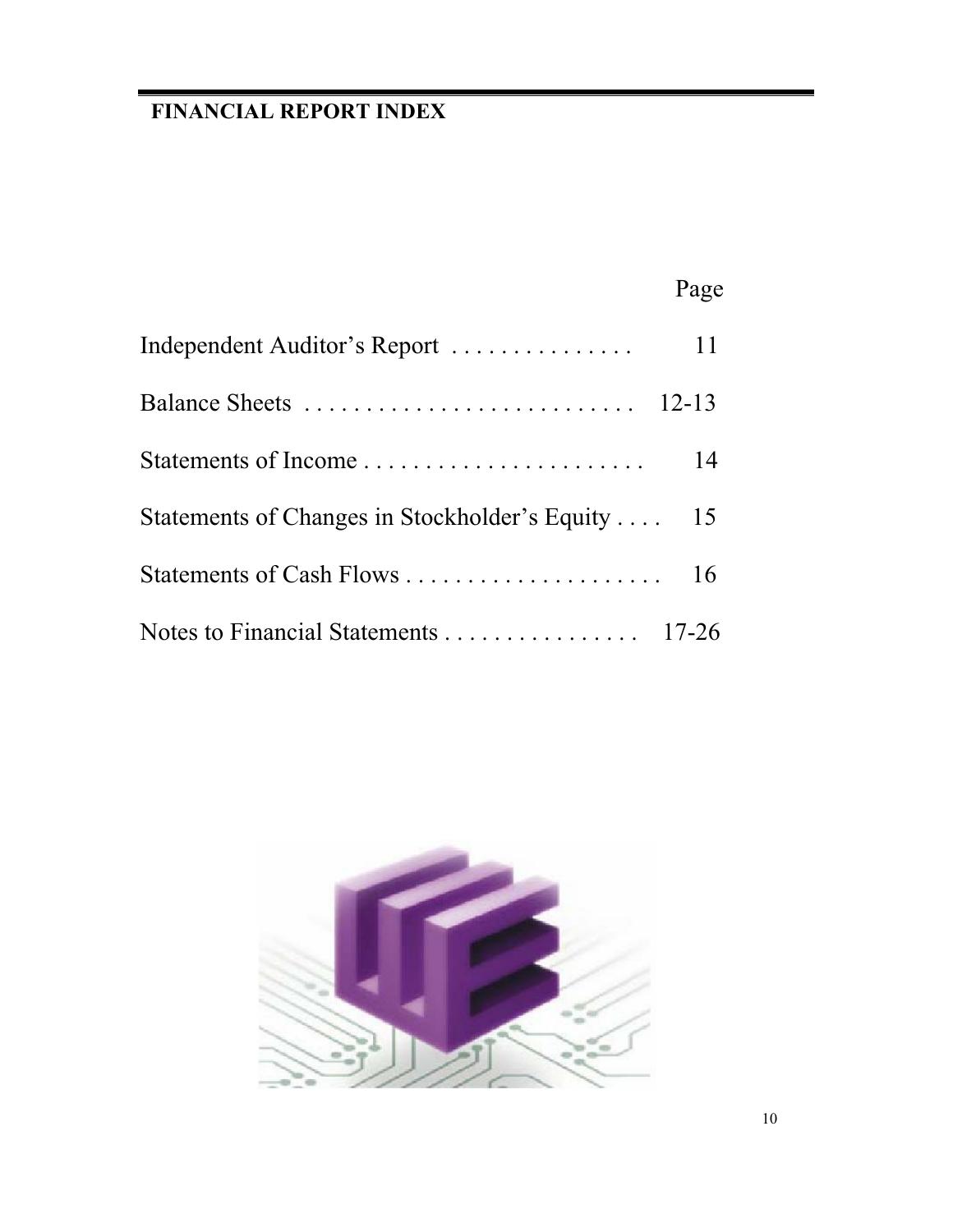#### **INDEPENDENT AUDITOR'S REPORT**

To the Board of Directors Winland Electronics, Inc. Mankato, Minnesota

We have audited the accompanying balance sheets of Winland Electronics, Inc., as of December 31, 2001 and 2000, and the related statements of income, changes in stockholders' equity, and cash flows for the years then ended. These financial statements are the responsibility of the Company's management. Our responsibility is to express an opinion on these financial statements based on our audits.

We conducted our audits in accordance with auditing standards generally accepted in the United States of America. Those standards require that we plan and perform the audit to obtain reasonable assurance about whether the financial statements are free of material misstatement. An audit includes examining, on a test basis, evidence supporting the amounts and disclosures in the financial statements. An audit also includes assessing the accounting principles used and the significant estimates made by management, as well as evaluating the overall financial statement presentation. We believe that our audits provide a reasonable basis for our opinion.

In our opinion, the financial statements referred to above present fairly, in all material respects, the financial position of Winland Electronics, Inc., as of December 31, 2001 and 2000, and the results of its operations and its cash flows for the years then ended, in conformity with accounting principles generally accepted in the United States of America.

McGladrey of Pullen, LLP

Minneapolis, Minnesota January 25, 2002 (March 19, 2002, as to Note 3)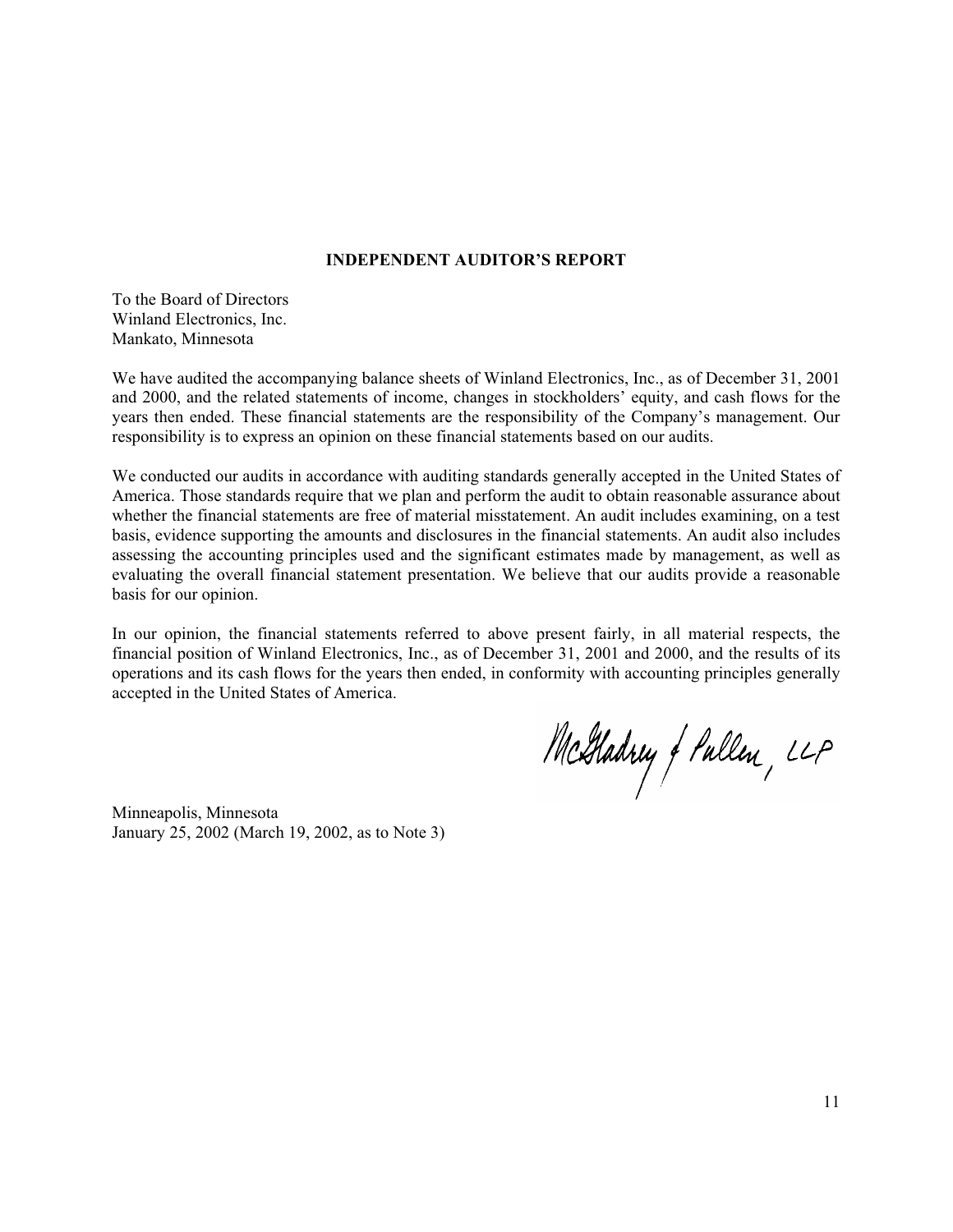#### **BALANCE SHEETS December 31, 2001 and 2000**

| <b>ASSETS</b> (Note 3)                                       |             | 2001      | 2000             |
|--------------------------------------------------------------|-------------|-----------|------------------|
| <b>Current Assets</b>                                        |             |           |                  |
| Cash                                                         | $\mathbf S$ | 399,749   | \$<br>38,961     |
| Accounts receivable, less allowance for doubtful accounts of |             |           |                  |
| \$10,000 (Note 9)                                            |             | 1,993,983 | 3,435,030        |
| Income tax receivable (Note 6)                               |             | 177,000   | 127,252          |
| Inventories (Note 2)                                         |             | 2,439,727 | 5,270,029        |
| Prepaid expenses and other assets                            |             | 100,191   | 56,599           |
| Deferred taxes (Note 6)                                      |             |           | 244,100          |
| <b>Total current assets</b>                                  |             | 5,110,650 | 9,171,971        |
| Other Assets                                                 |             |           |                  |
| Patents and trademarks, net of accumulated amortization of   |             |           |                  |
| \$33,212 in 2001; \$31,741 in 2000                           |             | 1,027     | 2,498            |
|                                                              |             |           |                  |
| Property and Equipment, at cost (Note 4)                     |             |           |                  |
| Land and land improvements                                   |             | 272,901   | 272,901          |
| Building                                                     |             | 2,983,586 | 2,983,586        |
| Machinery and equipment                                      |             | 3,675,897 | 3,778,392        |
| Data processing equipment                                    |             | 1,301,598 | 1,277,413        |
| Office furniture and equipment                               |             | 353,932   | 351,960          |
| <b>Total property and equipment</b>                          |             | 8,587,914 | 8,664,252        |
| Less accumulated depreciation                                |             | 3,884,440 | 3,131,612        |
| Net property and equipment                                   |             | 4,703,474 | 5,532,640        |
| <b>Total assets</b>                                          |             | 9,815,151 | \$<br>14,707,109 |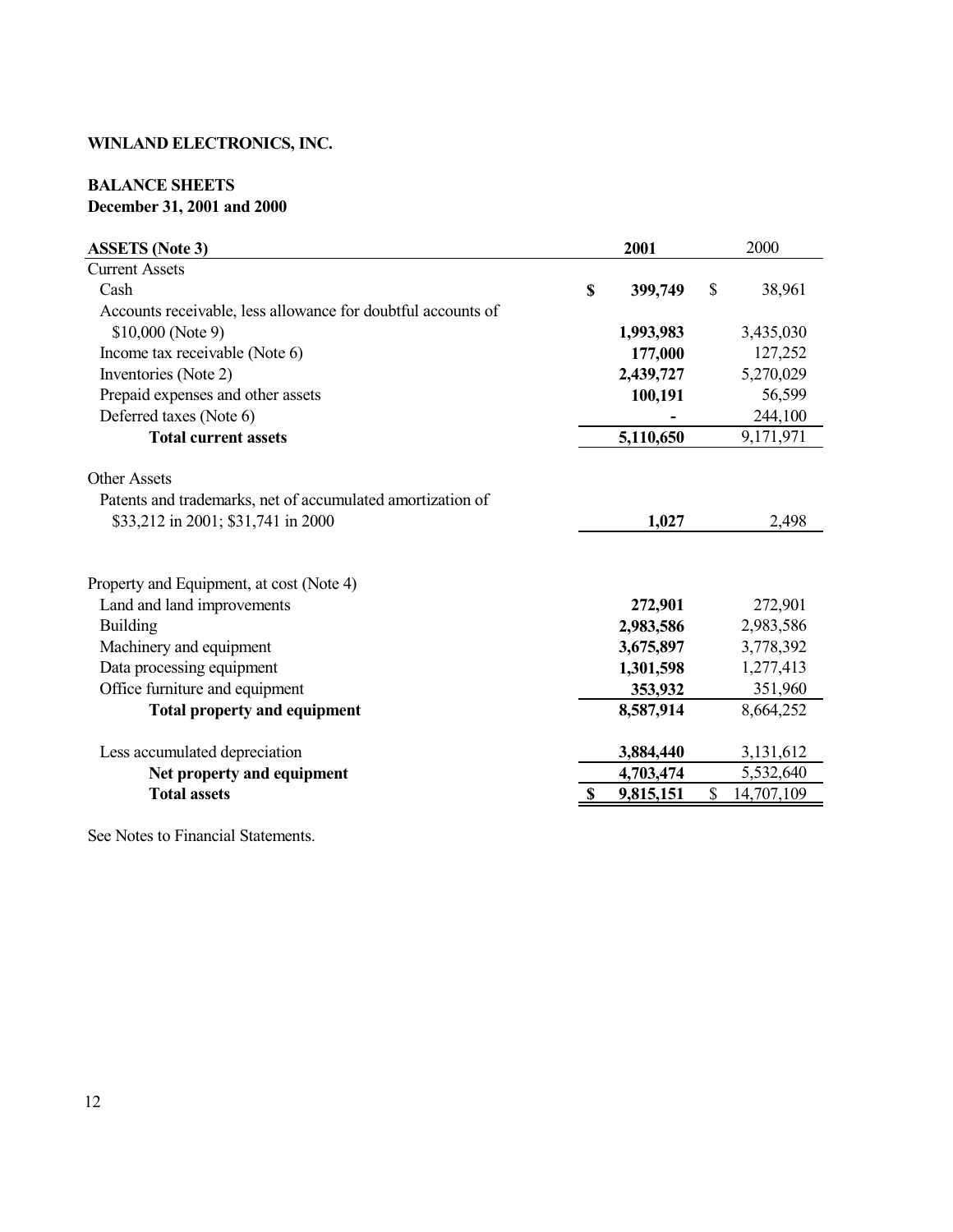| <b>LIABILITIES AND STOCKHOLDERS' EQUITY</b>                                                                                    | 2001            |              | 2000       |
|--------------------------------------------------------------------------------------------------------------------------------|-----------------|--------------|------------|
| <b>Current Liabilities</b>                                                                                                     |                 |              |            |
| Note payable to bank (Note 3)                                                                                                  | \$<br>1,981,501 | $\mathbb{S}$ | 3,924,501  |
| Current maturities of long-term debt                                                                                           | 472,325         |              | 713,845    |
| Accounts payable                                                                                                               | 931,385         |              | 2,107,319  |
| Accrued expenses:                                                                                                              |                 |              |            |
| Compensation                                                                                                                   | 289,749         |              | 225,767    |
| Other                                                                                                                          | 68,024          |              | 125,719    |
| <b>Total current liabilities</b>                                                                                               | 3,742,984       |              | 7,097,151  |
| Long-Term Liabilities                                                                                                          |                 |              |            |
| Deferred revenue (Note 5)                                                                                                      | 187,098         |              | 195,238    |
| Long-term debt, less current maturities (Notes 3 and 4)                                                                        | 2,453,909       |              | 2,924,885  |
| Deferred taxes (Note 6)                                                                                                        |                 |              | 189,300    |
| <b>Total long-term liabilities</b>                                                                                             | 2,641,007       |              | 3,309,423  |
| <b>Total liabilities</b>                                                                                                       | 6,383,991       |              | 10,406,574 |
| Commitments and Contingencies (Note 4)                                                                                         |                 |              |            |
| Stockholders' Equity (Notes 7 and 8)                                                                                           |                 |              |            |
| Common stock, par value \$0.01 per share; authorized 20,000,000<br>shares; issued and outstanding 2,959,842 shares in 2001 and |                 |              |            |
| 2,952,313 shares in 2000                                                                                                       | 29,598          |              | 29,523     |
| Additional paid-in capital                                                                                                     | 2,249,702       |              | 2,242,423  |
| Retained earnings                                                                                                              | 1,151,860       |              | 2,028,589  |
| <b>Total stockholders' equity</b>                                                                                              | 3,431,160       |              | 4,300,535  |
| Total liabilities and stockholders' equity                                                                                     | \$<br>9,815,151 | \$           | 14,707,109 |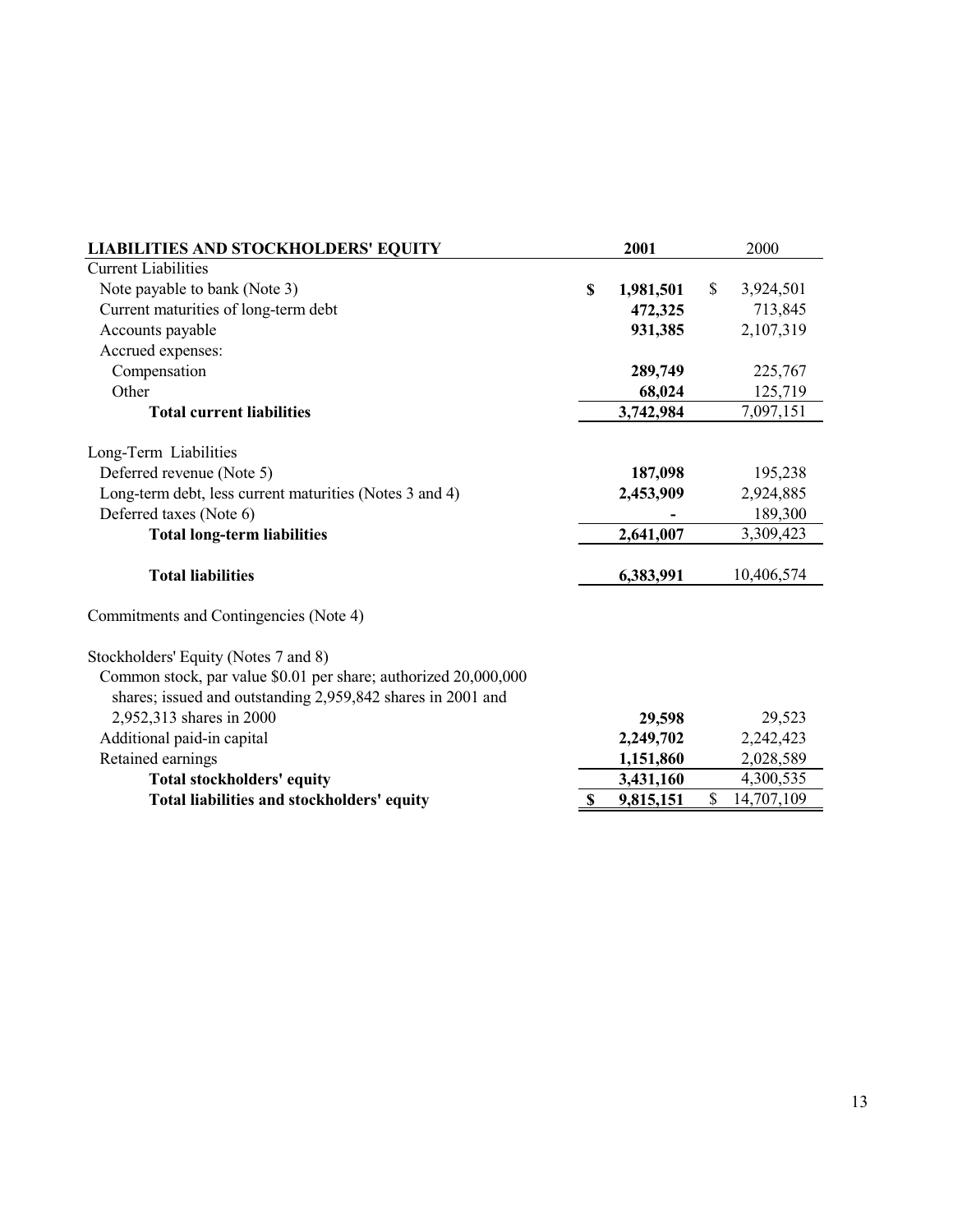#### **STATEMENTS OF INCOME Years Ended December 31, 2001 and 2000**

|                                                       |                           | 2001        |               | 2000       |
|-------------------------------------------------------|---------------------------|-------------|---------------|------------|
| Net sales (Note 9)                                    | $\mathbf S$               | 15,394,754  | $\mathbb{S}$  | 19,500,336 |
| Cost of sales                                         |                           | 12,795,245  |               | 16,533,306 |
| <b>Gross profit</b>                                   |                           | 2,599,509   |               | 2,967,030  |
| Operating expenses:                                   |                           |             |               |            |
| General and administrative                            |                           | 1,606,663   |               | 1,278,698  |
| Research and development                              |                           | 840,813     |               | 1,124,714  |
| Sales and marketing                                   |                           | 716,821     |               | 671,080    |
|                                                       |                           | 3,164,297   |               | 3,074,492  |
| <b>Operating loss</b>                                 |                           | (564, 788)  |               | (107, 462) |
| Other income (expenses):                              |                           |             |               |            |
| Interest expense                                      |                           | (482, 634)  |               | (485, 816) |
| Interest income                                       |                           | 25,552      |               | 75,352     |
| Other, net                                            |                           | 19,541      |               | 42,603     |
|                                                       |                           | (437,541)   |               | (367, 861) |
| Loss before income taxes                              |                           | (1,002,329) |               | (475, 323) |
| Income tax benefit (Note 6)                           |                           | (125,600)   |               | (165, 800) |
| <b>Net loss</b>                                       | $\mathbf{\$}$             | (876, 729)  | $\mathcal{S}$ | (309, 523) |
| Earnings (loss) per share data:                       |                           |             |               |            |
| <b>Basic</b>                                          | $\boldsymbol{\mathsf{S}}$ | (0.30)      | \$            | (0.11)     |
| Diluted                                               |                           | (0.30)      |               | (0.11)     |
| Weighted-average number of common shares outstanding: |                           |             |               |            |
| <b>Basic</b>                                          |                           | 2,954,128   |               | 2,936,033  |
| Diluted                                               |                           | 2,954,128   |               | 2,936,033  |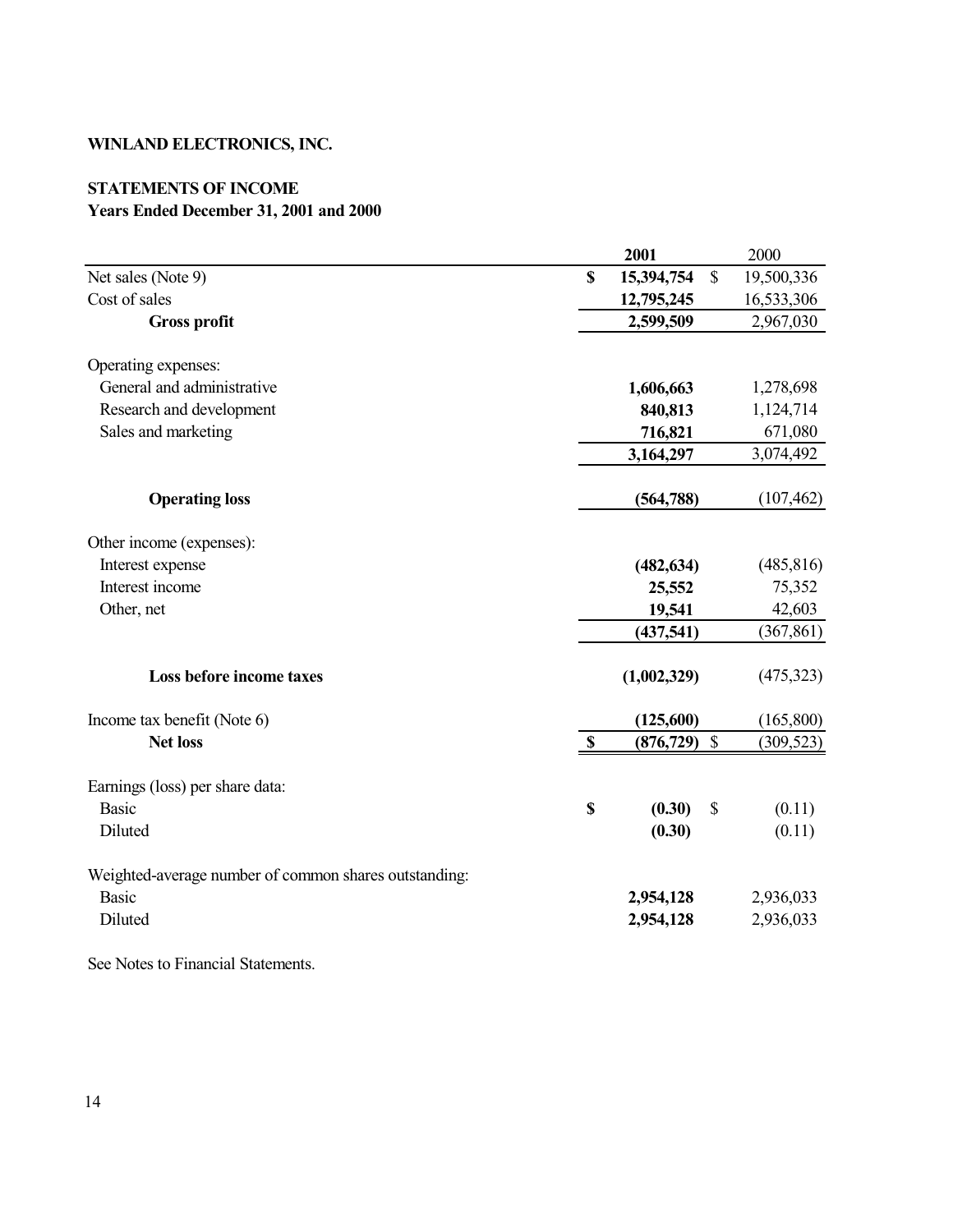#### **STATEMENTS OF CHANGES IN STOCKHOLDERS' EQUITY Years Ended December 31, 2001 and 2000**

|                                                                                         | Additional              |    |        |    |           |   |            |   |            |
|-----------------------------------------------------------------------------------------|-------------------------|----|--------|----|-----------|---|------------|---|------------|
|                                                                                         | Paid-In<br>Common Stock |    |        |    | Retained  |   |            |   |            |
|                                                                                         | <b>Shares</b>           |    | Amount |    | Capital   |   | Earnings   |   | Total      |
| Balance on December 31, 1999                                                            | 2,901,620               | \$ | 29,016 | S. | 2,169,750 | S | 2,338,112  | S | 4,536,878  |
| Issuance of common stock in accordance with<br>employee stock option and purchase plans |                         |    |        |    |           |   |            |   |            |
| and warrants exercised (Notes 7 and 8)                                                  | 50,693                  |    | 507    |    | 72,673    |   |            |   | 73,180     |
| Net loss                                                                                | -                       |    |        |    |           |   | (309, 523) |   | (309, 523) |
| Balance on December 31, 2000                                                            | 2,952,313               |    | 29,523 |    | 2,242,423 |   | 2,028,589  |   | 4,300,535  |
| Issuance of common stock in accordance with                                             |                         |    |        |    |           |   |            |   |            |
| employee stock purchase plan (Note 8)                                                   | 7.529                   |    | 75     |    | 7,279     |   |            |   | 7.354      |
| Net loss                                                                                |                         |    |        |    |           |   | (876, 729) |   | (876, 729) |
| Balance on December 31, 2001                                                            | 2,959,842               |    | 29,598 |    | 2,249,702 |   | 1,151,860  |   | 3,431,160  |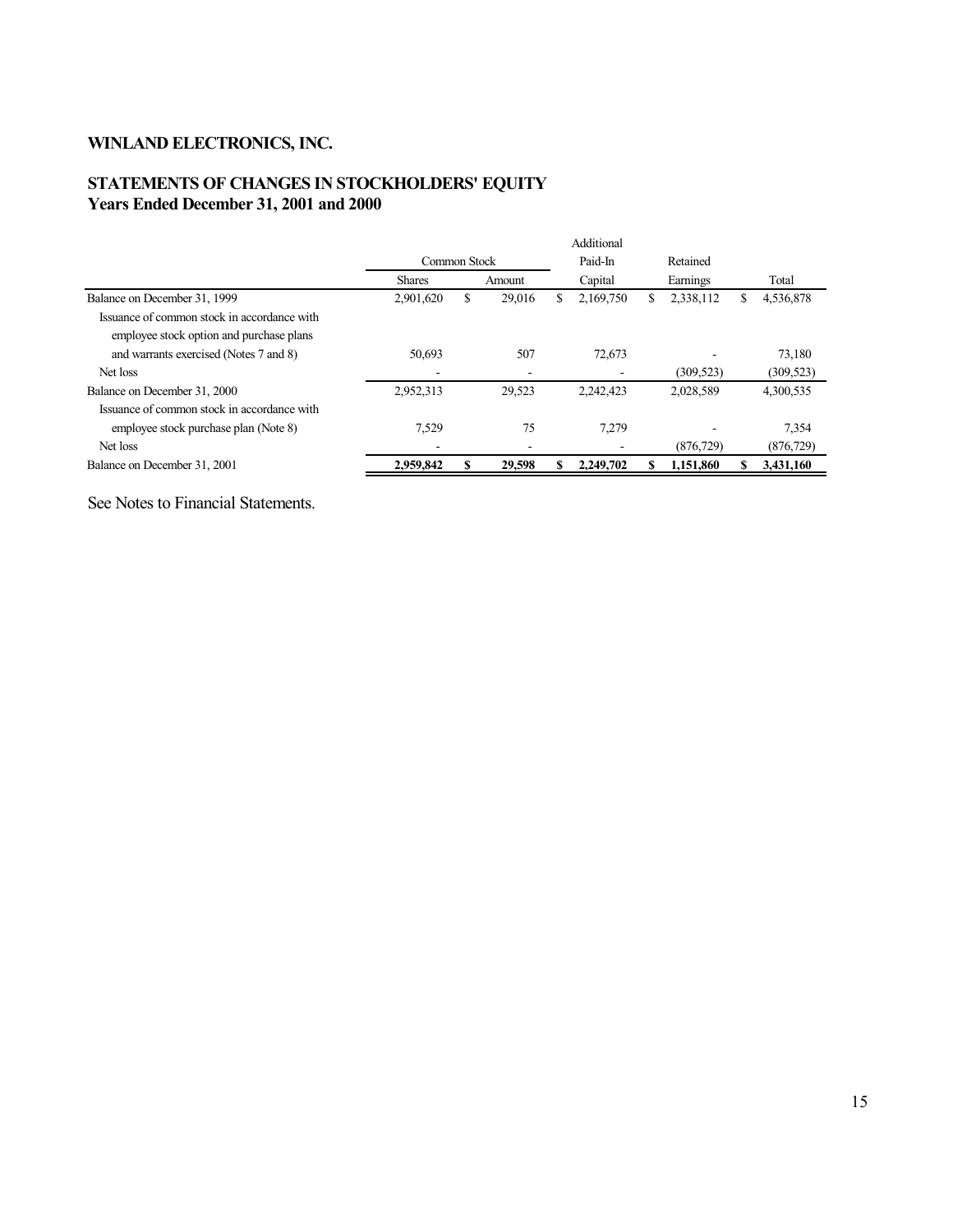#### **STATEMENTS OF CASH FLOWS Years Ended December 31, 2001 and 2000**

|                                                                                                                                                                        |             | 2001          |             | 2000        |
|------------------------------------------------------------------------------------------------------------------------------------------------------------------------|-------------|---------------|-------------|-------------|
| Cash Flows From Operating Activities                                                                                                                                   |             |               |             |             |
| Net loss                                                                                                                                                               | $\mathbb S$ | (876, 729)    | $\$$        | (309, 523)  |
| Adjustments to reconcile net loss to net cash provided by (used in)<br>operating activities:                                                                           |             |               |             |             |
| Depreciation and amortization                                                                                                                                          |             | 851,061       |             | 814,147     |
| Loss on disposal of equipment                                                                                                                                          |             | 11,003        |             | 14,986      |
| Deferred taxes                                                                                                                                                         |             | 54,800        |             | (108,000)   |
| Changes in assets and liabilities:                                                                                                                                     |             |               |             |             |
| Accounts receivable                                                                                                                                                    |             | 1,441,047     |             | (903, 158)  |
| Income tax receivable                                                                                                                                                  |             | (49, 748)     |             | (108, 252)  |
| Inventories                                                                                                                                                            |             | 2,830,302     |             | (1,816,251) |
| Prepaid expenses and other assets                                                                                                                                      |             | (43,592)      |             | 1,992       |
| Accounts payable                                                                                                                                                       |             | (1, 175, 934) |             | 1,015,355   |
| Accrued expenses, including deferred revenue                                                                                                                           |             | (1, 853)      |             | (102, 866)  |
| Net cash provided by (used in) operating activities                                                                                                                    |             | 3,040,357     |             | (1,501,570) |
|                                                                                                                                                                        |             |               |             |             |
| Cash Flows From Investing Activities                                                                                                                                   |             |               |             |             |
| Proceeds from disposal of equipment                                                                                                                                    |             | 18,150        |             | 3,285       |
| Purchases of property and equipment                                                                                                                                    |             | (49, 577)     |             | (283, 417)  |
| Net cash used in investing activities                                                                                                                                  |             | (31, 427)     |             | (280, 132)  |
| Cash Flows From Financing Activities<br>Net borrowings (payments) on revolving credit agreement<br>Principal payments on long-term borrowings, including capital lease |             | (1,943,000)   |             | 2,406,000   |
| obligations                                                                                                                                                            |             | (712, 496)    |             | (698, 534)  |
| Proceeds from issuance of common stock                                                                                                                                 |             | 7,354         |             | 73,180      |
| Net cash provided by (used in) financing activities                                                                                                                    |             | (2,648,142)   |             | 1,780,646   |
|                                                                                                                                                                        |             |               |             |             |
| Net increase (decrease) in cash                                                                                                                                        |             | 360,788       |             | (1,056)     |
| Cash                                                                                                                                                                   |             |               |             |             |
| Beginning of year                                                                                                                                                      |             | 38,961        |             | 40,017      |
| End of year                                                                                                                                                            | \$          | 399,749       | \$          | 38,961      |
| Supplemental Disclosures of Cash Flow Information<br>Cash payments for (receipts of):                                                                                  |             |               |             |             |
| Interest                                                                                                                                                               | \$          | 482,818       | $\mathbb S$ | 482,996     |
| Income taxes                                                                                                                                                           |             | (130, 815)    |             | 98,852      |
|                                                                                                                                                                        |             |               |             |             |
| Supplemental Schedule of Noncash Investing and Financing Activities<br>Capital lease obligations incurred for the use of equipment                                     | \$          |               | \$          | 441,598     |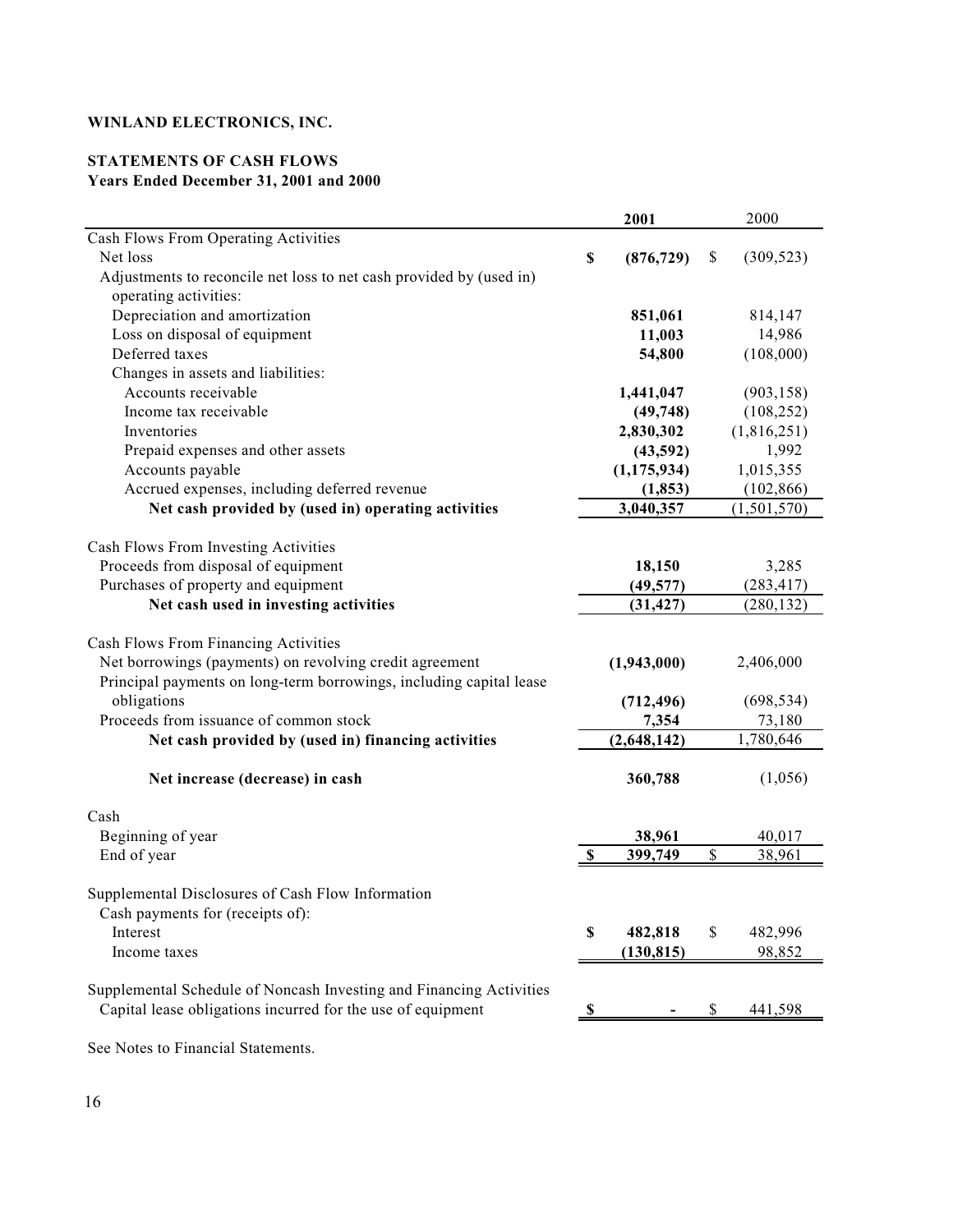#### **NOTES TO FINANCIAL STATEMENTS**

#### **Note 1. Nature of Business and Significant Accounting Policies**

**Nature of business:** The Company operates in one business segment, which includes the design and manufacture of electronic control devices. Sales are to customers located primarily in the upper Midwest, and credit is granted based upon the credit policies of the Company.

A summary of the Company's significant accounting policies follows:

**Use of estimates:** The preparation of financial statements in conformity with accounting principles generally accepted in the United States of America requires management to make estimates and assumptions that affect the reported amounts of assets and liabilities and disclosures of contingent assets and liabilities at the date of the financial statements and the reported amounts of revenues and expenses during the reporting period. Actual results could differ from such estimates.

**Revenue recognition:** Revenue from product sales is recognized when shipped, FOB shipping point. Shipping and handling charges billed to customers are included in net sales, and shipping and handling costs incurred by the Company are included in cost of goods sold.

**Cash:** The Company maintains its cash in bank deposit accounts which, at times, may exceed federally insured limits. The Company has not experienced any losses in such accounts.

**Inventories:** Inventories are stated at the lower of cost (first-in, first-out method) or market.

**Patents and trademarks:** Patents and trademarks are stated at cost and are being amortized using the straight-line method over their economic useful lives.

**Depreciation:** It is the Company's policy to include depreciation expense on assets acquired under capital leases with depreciation expense on owned assets. Depreciation is computed using the straight-line method based on the estimated useful lives of the various assets or capital lease term, as follows:

|                                | Years     |
|--------------------------------|-----------|
| Land improvements              | $17 - 20$ |
| <b>Building</b>                | $39 - 40$ |
| Machinery and equipment        | $5 - 7$   |
| Data processing equipment      | $3 - 7$   |
| Office furniture and equipment | $3 - 7$   |

**Long-lived assets:** The Company reviews its long-lived assets and intangibles periodically to determine potential impairment by comparing the carrying value of the long-lived assets with the estimated future cash flows expected to result from the use of the assets, including cash flows from disposition. Should the sum of the expected future cash flows be less than the carrying value, the Company would recognize an impairment loss. An impairment loss would be measured by comparing the amount by which the carrying value exceeds the fair value of the long-lived assets and intangibles. In 2000, management has determined that no impairment of long-lived assets exists. In 2001, the Company recognized an impairment charge on certain equipment of approximately \$63,000.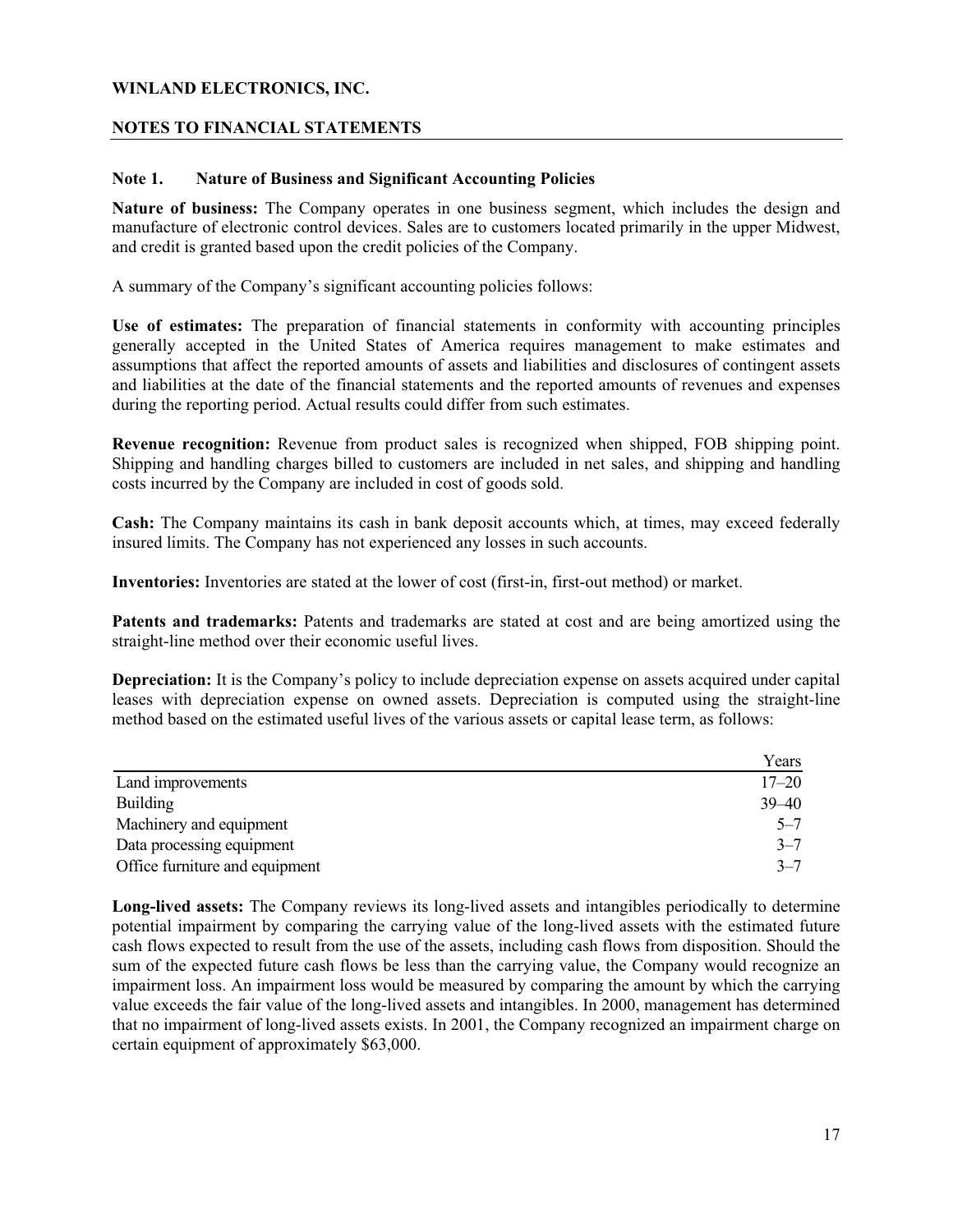#### **NOTES TO FINANCIAL STATEMENTS**

#### **Note 1. Nature of Business and Significant Accounting Policies (Continued)**

**Income taxes:** Deferred taxes are provided on an asset and liability method whereby deferred tax assets are recognized for deductible temporary differences and operating loss and tax credit carryforwards, and deferred tax liabilities are recognized for taxable temporary differences. Temporary differences are the differences between the reported amounts of assets and liabilities and their tax basis. Deferred tax assets are reduced by a valuation allowance when, in the opinion of management, it is more likely than not that some portion or all of the deferred tax assets will not be realized. Deferred tax assets and liabilities are adjusted for the effects of changes in tax laws and rates on the date of enactment.

Investment tax credits, research and development credits, and job credits are accounted for by the flowthrough method, whereby they reduce income taxes currently payable and the provision for income taxes in the period the assets giving rise to the credits are placed in service. To the extent such credits are not currently utilized on the Company's tax return, deferred tax assets, subject to considerations about the need for a valuation allowance, are recognized for the carryforward amount.

**Fair value of financial instruments:** In accordance with the requirements of Statement of Financial Accounting Standards (SFAS) No. 107, *Disclosures About Fair Value of Financial Instruments*, management estimates that the carrying value of long-term debt approximates fair value, estimated based on interest rates for the same or similar debt offered to the Company having the same or similar remaining maturities and collateral requirements. The carrying value of all other financial instruments approximates fair value due to the short-term nature of the instruments.

**Earnings (loss) per share:** Basic earnings (loss) per share is computed by dividing net earnings (loss) by the weighted-average number of common shares outstanding during the period. Diluted earnings (loss) per share is computed by dividing net earnings by the weighted-average number of common shares outstanding during the period, including potentially dilutive shares.

The Company has granted options and warrants to purchase shares of common stock at various amounts per share (see Note 7). For 2001 and 2000, these options and warrants were not included in the computation of diluted earnings per share because the Company has incurred a loss for the period. The inclusion of potential common shares in the calculation of diluted loss per share would have an antidilutive effect. Therefore, basic and diluted loss per share amounts are the same for 2001 and 2000.

**Research and development expense:** The Company expenses research and development costs as incurred. Research and development expenses of \$840,813 and \$1,124,714 were charged to operations during the years ended December 31, 2001 and 2000, respectively.

**Emerging accounting standards**: The FASB has issued SFAS No. 133, *Accounting for Derivative Instruments and Hedging Activities,* which the Company adopted in the fiscal year ended December 31, 2001. Statement No. 133 establishes accounting and reporting standards for derivative instruments, including certain derivative instruments embedded in other contracts, and for hedging activities. It requires than an entity recognize all derivatives as either assets or liabilities in the balance sheet and measure those instruments at fair value. SFAS No. 133 did not have any effect on the Company's financial statements.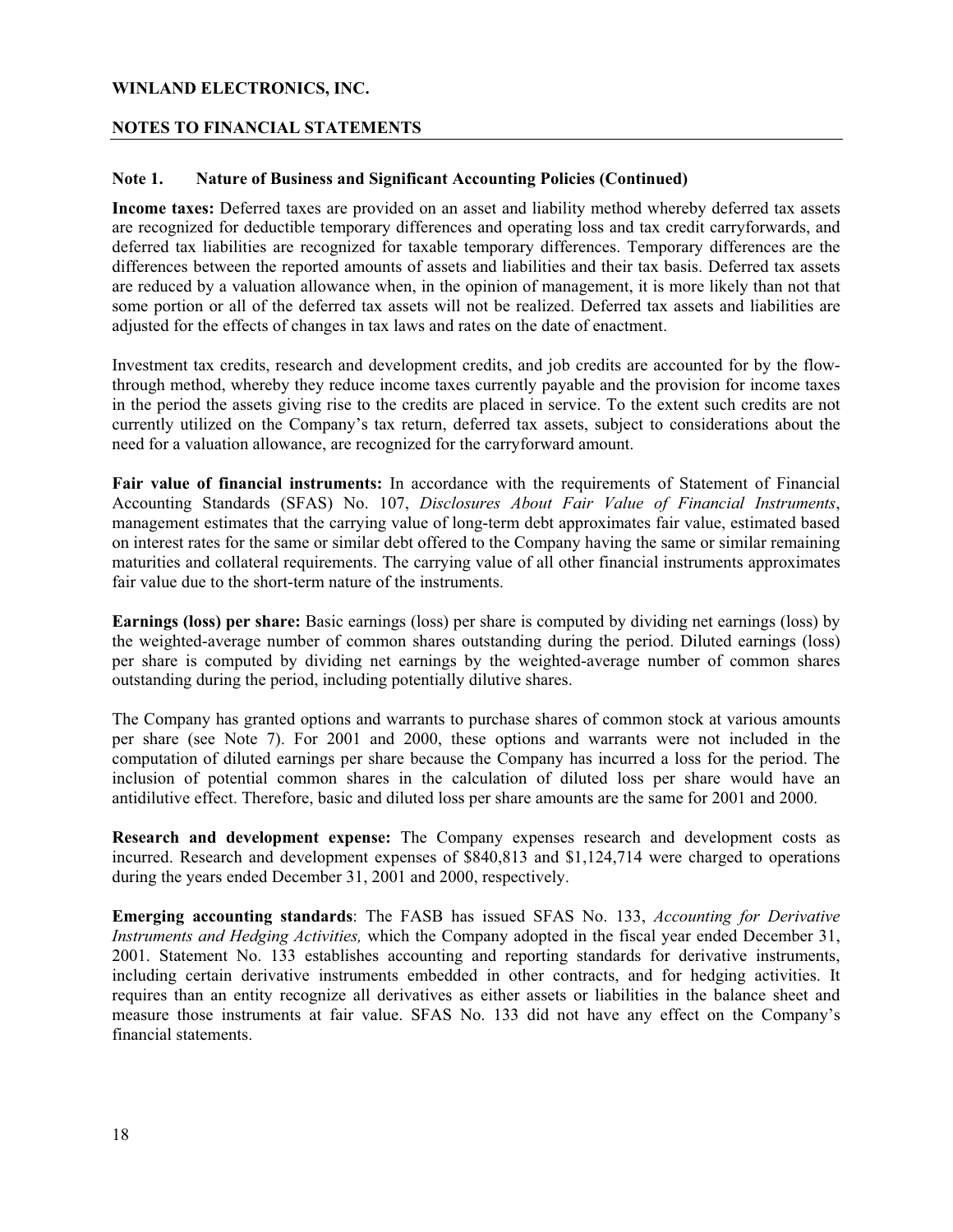#### **NOTES TO FINANCIAL STATEMENTS**

#### **Note 1. Nature of Business and Significant Accounting Policies (Continued)**

In July 2001, the Financial Accounting Standards Board issued two statements—Statement No. 141, *Business Combinations,* and Statement No. 142, *Goodwill and Other Intangible Assets,* which will potentially impact the Company's accounting for its reported intangible assets. The standards generally are required to be implemented by the Company in its 2002 financial statements. The adoption of these standards is not expected to have a material impact on the Company's financial statements.

In September 2001, the FASB issued Statement No. 143, *Asset Retirement Obligations.* This statement addresses financial accounting and reporting for obligations associated with the retirement of tangible long-lived assets and the associated asset retirement costs. The statement will be effective for the Company's fiscal year ending 2003. Management does not expect the adoption of this standard to have a material impact on the Company's financial statements.

FASB Statement No. 144, *Accounting for the Impairment or Disposal of Long-Lived Assets*, replaces Statement No. 121—an earlier pronouncement on this topic. The new statement establishes a single accounting model for long-lived assets to be disposed of by sale. Statement No. 144 will be effective for the Company's fiscal year ending 2002. Management does not expect the adoption of this standard to have a material impact on the Company's financial statements.

**Reclassifications:** Certain 2000 costs of sales and operating expenses have been reclassified to be in conformity with the 2001 presentation. These reclassifications have had no effect on previously reported net loss or net loss per share data.

#### **Note 2. Inventories**

The components of inventories at December 31, 2001 and 2000, are as follows:

|                      | December 31 |           |  |           |
|----------------------|-------------|-----------|--|-----------|
|                      |             | 2001      |  | 2000      |
| Raw materials        |             | 2,006,461 |  | 4,713,476 |
| Work in progress     |             | 138,859   |  | 288,991   |
| Finished goods       |             | 429,407   |  | 319,562   |
| Obsolescence reserve |             | (135,000) |  | (52,000)  |
| Total                |             | 2,439,727 |  | 5,270,029 |

#### **Note 3. Financing Arrangement and Long-Term Debt**

**Financing arrangement:** The Company has a \$3,500,000 revolving line-of-credit agreement through March 1, 2002. Advances are due on demand, are secured by substantially all assets of the Company, and are subject to a defined borrowing base equal to 80 percent of qualified accounts receivable and 50 percent of eligible inventories plus 25 percent of work in process. Interest on advances is at the prime rate plus 2.0 percent (6.75 percent at December 31, 2001) and is due monthly. Advances outstanding on the revolving line-of-credit agreement at December 31, 2001 and 2000, were \$1,981,501 and \$3,924,501, respectively. On March 19, 2002, the line-of-credit agreement was extended through September 15, 2002.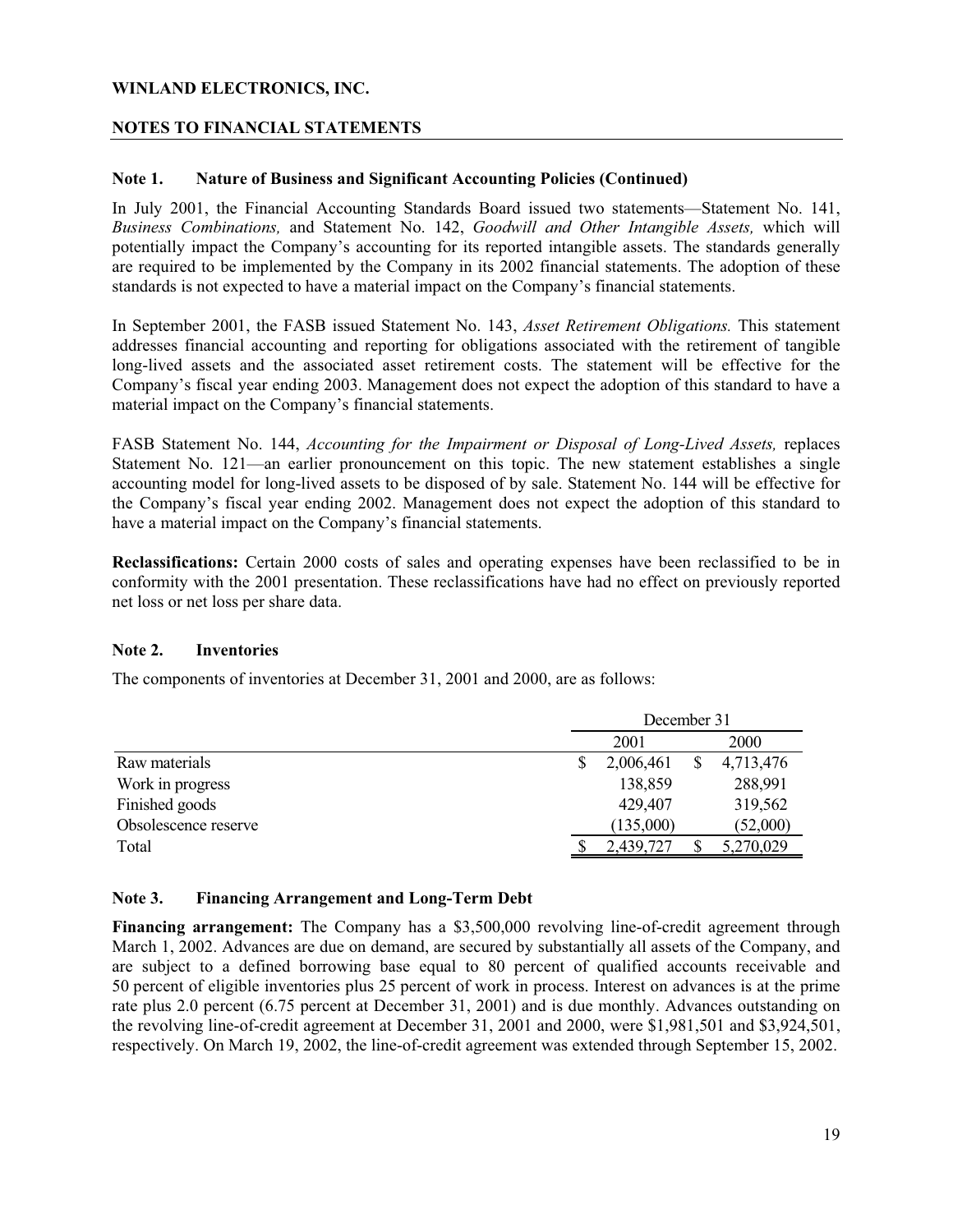#### **NOTES TO FINANCIAL STATEMENTS**

#### **Note 3. Financing Arrangement and Long-Term Debt (Continued)**

**Long-term debt:** The following is a summary of long-term debt:

|                                                                       | December 31 |           |    |           |
|-----------------------------------------------------------------------|-------------|-----------|----|-----------|
|                                                                       |             | 2001      |    | 2000      |
| 6.941% note payable, due in monthly installments of \$15,221,         |             |           |    |           |
| including interest, to January 1, 2005, when the remaining            |             |           |    |           |
| balance is payable, secured by property and equipment (a)             | S           | 1,127,505 | \$ | 1,228,072 |
| 4% note payable, due in monthly installments of \$3,698, including    |             |           |    |           |
| interest, to January 1, 2005, when the remaining balance is           |             |           |    |           |
| payable, secured by property and equipment                            |             | 306,096   |    | 337,547   |
| 8.25% note payable, due in monthly installments of \$5,150,           |             |           |    |           |
| including interest, to September 2004, secured by equipment           |             | 486,890   |    | 507,051   |
| $6\%$ note payable, due in monthly installments of \$1,665, including |             |           |    |           |
| interest, to November 2009, secured by building                       |             | 124,653   |    | 136,761   |
| Capital lease obligations, due in various monthly installments,       |             |           |    |           |
| with interest ranging from $7.24\%$ to $10.04\%$ , to November        |             |           |    |           |
| 2006, secured by equipment (Note 4)                                   |             | 881,090   |    | 1,346,013 |
| Other                                                                 |             |           |    | 83,286    |
|                                                                       |             | 2,926,234 |    | 3,638,730 |
|                                                                       |             |           |    |           |
| Less current maturities                                               |             | 472,325   |    | 713,845   |
| Total long-term debt                                                  |             | 2,453,909 | \$ | 2,924,885 |

Approximate maturities of long-term debt for years subsequent to December 31, 2001, are as follows:

| 2002<br>\$ | 472,000   |
|------------|-----------|
| 2003       | 393,000   |
| 2004       | 814,000   |
| 2005       | 1,096,000 |
| 2006       | 99,000    |
| Thereafter | 52,000    |
| Total      | 2,926,000 |

(a) These agreements contain certain reporting and operating covenants. The Company was in violation of certain covenants at December 31, 2001, which were subsequently waived by the bank.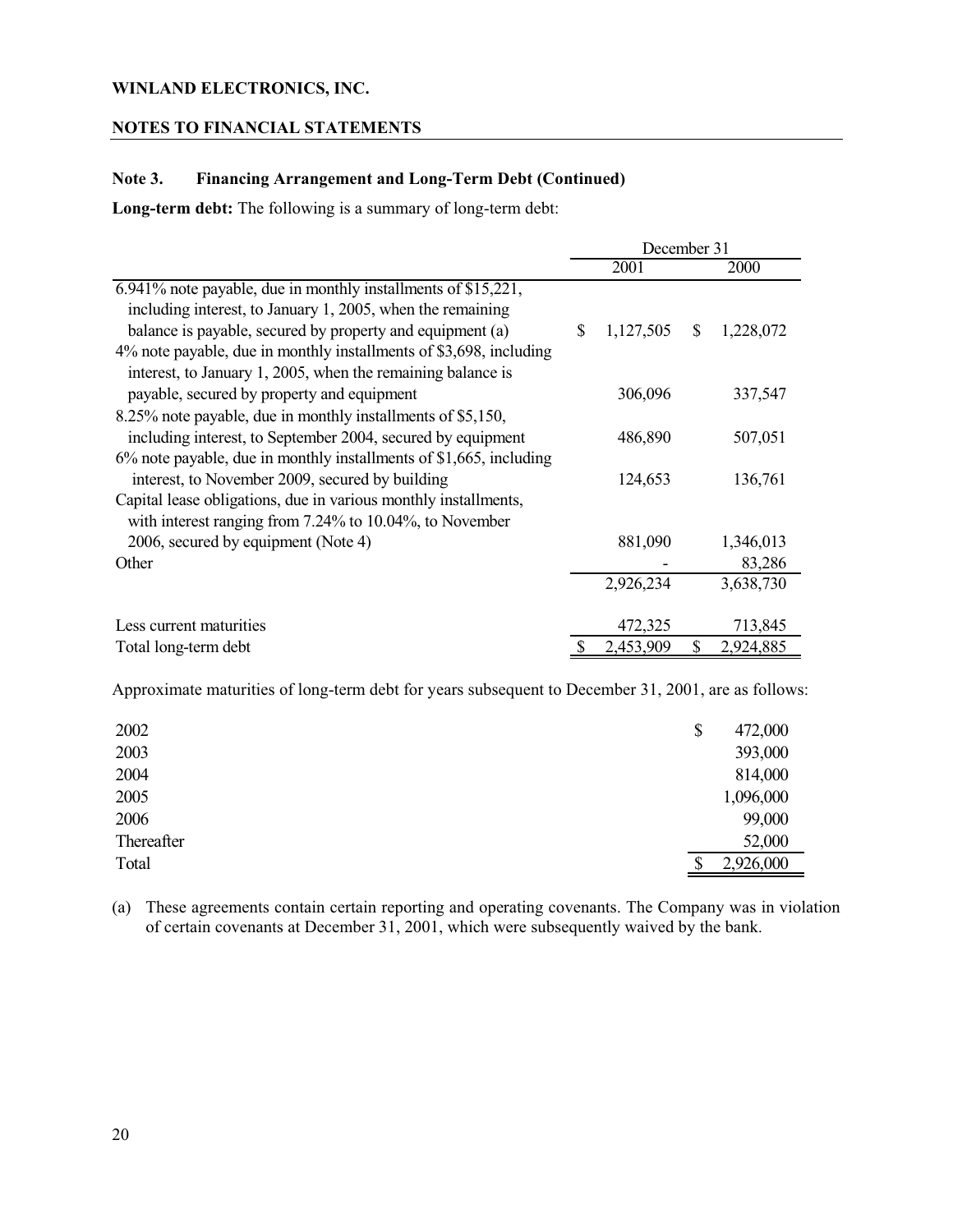#### **NOTES TO FINANCIAL STATEMENTS**

#### **Note 4. Commitments and Contingencies**

**Capital leases:** The Company is leasing certain equipment under capital leases. The cost and accumulated depreciation of assets acquired under capital leases at December 31, 2001 and 2000, are as follows:

|                                          | 2001                   | 2000      |
|------------------------------------------|------------------------|-----------|
| Cost                                     | 2.070.802 \$ 2.898.400 |           |
| Accumulated depreciation                 | 1.105.106              | 1.397.125 |
| Net leased property under capital leases | 965.696                | 1.501.275 |

The future minimum lease payments under capital leases and the aggregate present value of the net minimum lease payments at December 31, 2001, are approximately as follows:

| 2002                                                                     | \$<br>562,000 |
|--------------------------------------------------------------------------|---------------|
| 2003                                                                     | 355,000       |
| 2004                                                                     | 244,000       |
| 2005                                                                     | 250,000       |
| 2006                                                                     | 93,000        |
| Thereafter                                                               | 86,000        |
| Total minimum lease payments                                             | 1,590,000     |
| Less amount representing interest                                        | 709,000       |
| Present value of net minimum lease payments (included in long-term debt) | 881,000       |

**Operating leases:** The Company leases certain equipment and vehicles under noncancelable operating leases through September 2003. The Company is responsible for all repairs and maintenance, insurance, and other related expenses in connection with these leases.

Rental and other related expenses for the above leases for the years ended December 31, 2001 and 2000, were approximately \$103,000 and \$150,000, respectively.

Approximate future minimum annual lease payments under these leases as of December 31, 2001, are as follows:

| Years ending December 31: |        |
|---------------------------|--------|
| 2002                      | 23,000 |
| 2003                      | 12,000 |
|                           | 35,000 |

#### **Note 5. Deferred Revenue**

During 1994, the Company and the city of Mankato entered into a tax increment financing agreement for the construction of the Company's operating facility. In connection with this agreement, the city donated land improvements with a fair value of \$270,009. The fair value of land improvements donated was accounted for as deferred revenue and is being amortized over 39 years, which is the life of the building.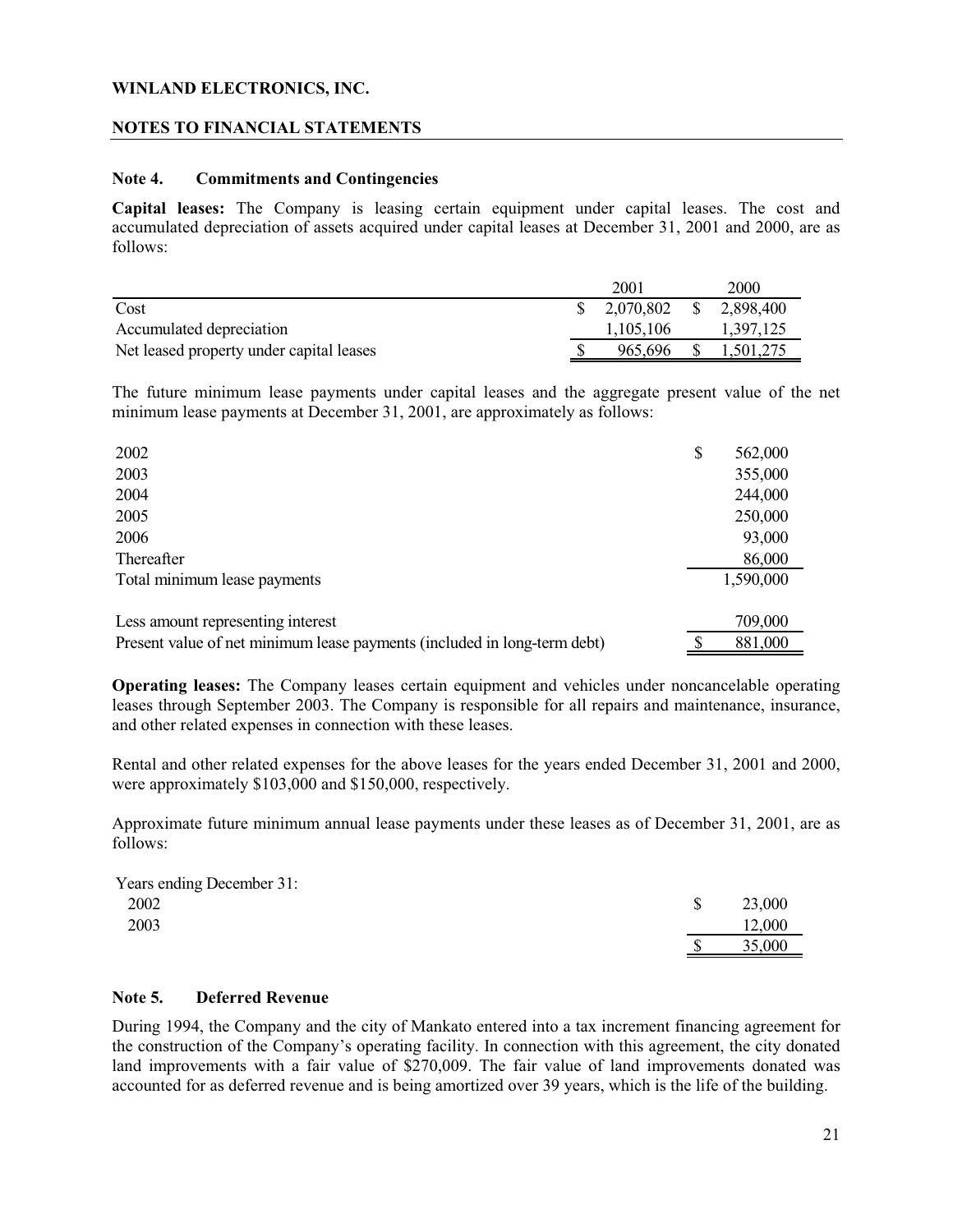#### **NOTES TO FINANCIAL STATEMENTS**

#### **Note 6. Income Taxes**

Components of the provision for (benefits of) income taxes are as follows:

|                                | December 31 |            |  |            |
|--------------------------------|-------------|------------|--|------------|
|                                |             | 200        |  | 2000       |
| Currently (refundable) payable |             | (180, 400) |  | (57, 800)  |
| Deferred                       |             | 54,800     |  | (108,000)  |
|                                |             | (125,600)  |  | (165, 800) |

The statutory income tax rate reconciliation to the effective rate is as follows:

|                                             | December 31     |                     |  |  |
|---------------------------------------------|-----------------|---------------------|--|--|
|                                             | 2001            | 2000                |  |  |
| Statutory U.S. income tax rate              | $(35) \%$       | $(35) \%$           |  |  |
| State taxes, net of federal tax effect      | $(1) \%$        | $(1) \%$            |  |  |
| Tax benefit of NOL and credit carryforwards | $(7)$ %         | $(6)$ %             |  |  |
| Research and development tax credit         | $(7)$ %         | $(9)$ %             |  |  |
| Utilization of federal NOL carryback        | 6 $\frac{6}{9}$ | $15 \frac{9}{6}$    |  |  |
| Valuation allowance                         | $31 \%$         | $-$ %               |  |  |
| Other                                       | $-$ %           | $1\frac{9}{6}$      |  |  |
| Effective income tax rate                   | $\%$<br>13)     | $\frac{0}{0}$<br>35 |  |  |

Net deferred tax assets (liabilities) consist of the following components as of December 31, 2001 and 2000:

|                                   | December 31  |    |         |  |
|-----------------------------------|--------------|----|---------|--|
|                                   | 2001         |    | 2000    |  |
| Deferred tax assets:              |              |    |         |  |
| Inventory                         | \$<br>79,800 | \$ | 82,600  |  |
| Allowance for doubtful accounts   | 3,700        |    | 3,700   |  |
| NOL carryforwards and tax credits | 313,000      |    | 89,100  |  |
| Other                             | 72,300       |    | 68,700  |  |
|                                   | 468,800      |    | 244,100 |  |
| Deferred tax liabilities:         |              |    |         |  |
| Property and equipment            | 153,600      |    | 189,300 |  |
|                                   | 315,200      |    | 54,800  |  |
| Valuation allowance               | (315,200)    |    |         |  |
| Net deferred tax assets           |              |    | 54,800  |  |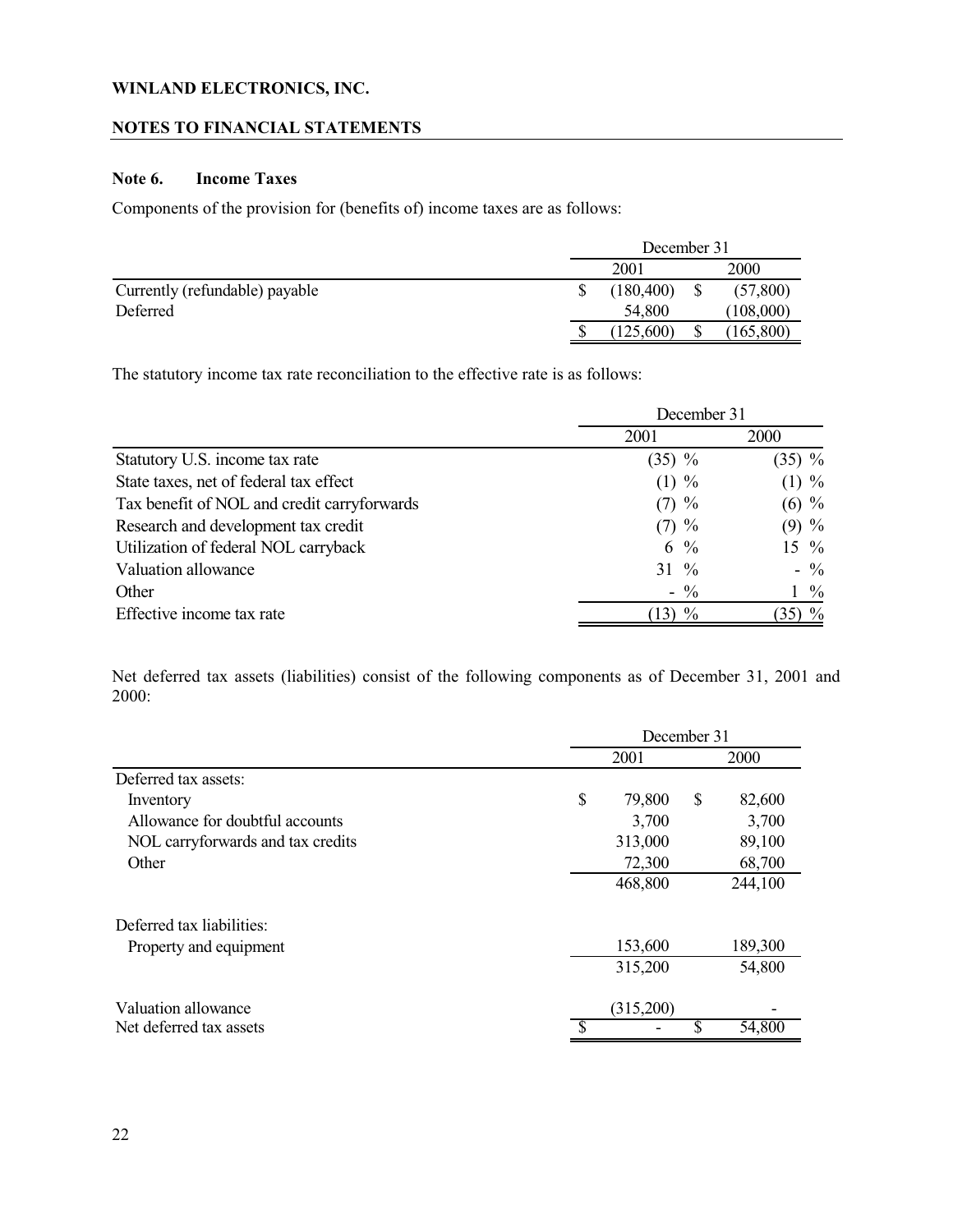#### **NOTES TO FINANCIAL STATEMENTS**

#### **Note 6. Income Taxes (Continued)**

During the year ended December 31, 2001, the Company recorded a valuation allowance of \$315,200. The valuation allowance was established by management due to the difficulties in predicting when the net deferred tax assets would be utilized and the amount of future taxable income that may be generated. Realization of deferred tax assets is dependent on future taxable income during the period that deductible temporary differences and carryforwards are to be available to reduce taxable income. There was no other activity in the valuation allowance account during 2001 and 2000.

The components giving rise to the net deferred tax assets and liabilities described above have been included in the accompanying balance sheets at December 31, 2001 and 2000, as follows:

|                        | December 31              |  |             |  |
|------------------------|--------------------------|--|-------------|--|
|                        | 2001                     |  | <b>2000</b> |  |
| Current assets         | $\sim$                   |  | 244,100     |  |
| Noncurrent liabilities | $\overline{\phantom{0}}$ |  | 189,300     |  |

At December 31, 2001, the Company has federal and state net operating loss carryforwards of approximately \$174,000 and \$1,080,000, respectively. These carryforwards expire in 2021 and 2016, respectively. In addition, the Company has approximately \$146,000 of tax credits that expire in 2021.

#### **Note 7. Stock-Based Compensation Plans**

**Stock option plan:** The Company has reserved 750,000 common shares for issuance under qualified and nonqualified stock options for its key employees and directors. Option prices are the respective market values of the stock at the time the options were granted. Options become exercisable as determined at the date of grant by a committee of the Board of Directors. Options generally expire five years after the date of grant, unless an earlier expiration date is set at the time of grant.

The Company has adopted the disclosure-only provisions of Statement of Financial Accounting Standards No. 123, *Accounting for Stock-Based Compensation*. Accordingly, no compensation cost has been recognized for the stock option plan. Had compensation cost for the Company's stock option plan been determined based on the fair value at the grant date for awards consistent with the provisions of SFAS No. 123, the Company's earnings and earnings per share would have changed to the pro forma amounts indicated below:

|                                         | December 31 |            |  |            |
|-----------------------------------------|-------------|------------|--|------------|
|                                         |             | 2001       |  | 2000       |
| Net loss—as reported                    |             | (876, 729) |  | (309, 523) |
| Net loss—pro forma                      |             | (915, 882) |  | (359,096)  |
| Net loss per share, basic—as reported   |             | (0.30)     |  | (0.11)     |
| Net loss per share, diluted—as reported |             | (0.30)     |  | (0.11)     |
| Net loss per share, basic—pro forma     |             | (0.31)     |  | (0.12)     |
| Net loss per share, diluted—pro forma   |             | (0.31)     |  | (0.12)     |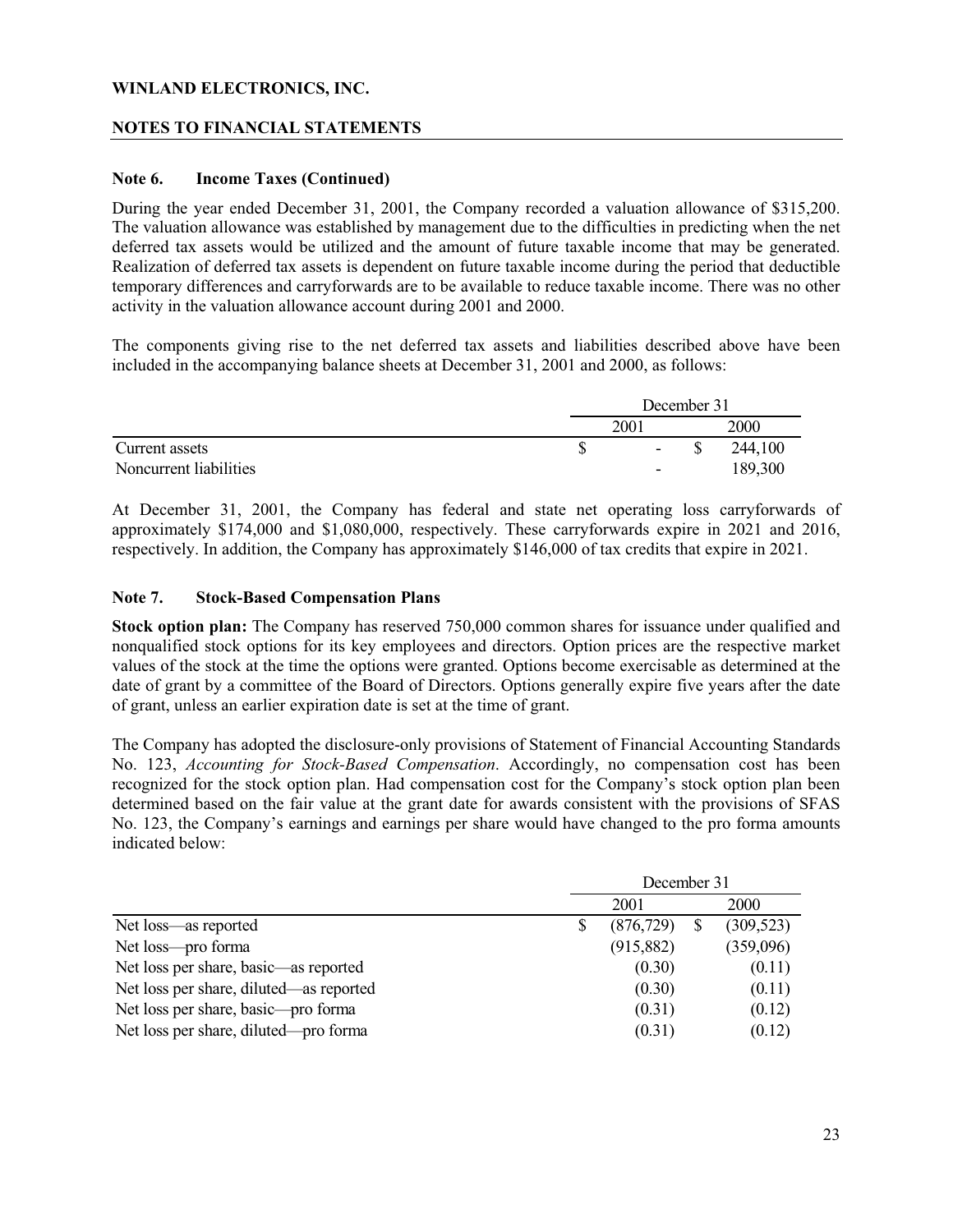#### **NOTES TO FINANCIAL STATEMENTS**

#### **Note 7. Stock-Based Compensation Plans (Continued)**

The fair value of each option grant is estimated on the date of grant using the Black-Scholes option pricing model with the following weighted-average assumptions used for grants in 2001 and 2000:

|                                 |         | December 31 |  |  |
|---------------------------------|---------|-------------|--|--|
|                                 | 2001    | 2000        |  |  |
| Expected life of options        | 3 years | 3 years     |  |  |
| Expected dividend yield         | $0.0\%$ | $0.0\%$     |  |  |
| Expected stock price volatility | 61.6%   | $60.9\%$    |  |  |
| Risk-free interest rate         | $6.5\%$ | $5.2\%$     |  |  |

The pro forma effect on earnings in 2001 and 2000 is not representative of the pro forma effect in future years because it does not take into consideration pro forma compensation expense related to grants made prior to 1995.

Additional information relating to all outstanding options as of December 31, 2001 and 2000, is as follows:

|                                                                                              | 2001          |    | 2000      |               |          |           |
|----------------------------------------------------------------------------------------------|---------------|----|-----------|---------------|----------|-----------|
|                                                                                              |               |    | Weighted- |               |          | Weighted- |
|                                                                                              |               |    | Average   |               |          | Average   |
|                                                                                              | Exercise      |    |           |               | Exercise |           |
|                                                                                              | <b>Shares</b> |    | Price     | <b>Shares</b> |          | Price     |
| Options outstanding, beginning of year                                                       | 405,000       | S  | 2.10      | 427,000       | \$.      | 1.98      |
| Exercised                                                                                    |               |    |           | (62,000)      |          | 1.84      |
| Expired                                                                                      | (103, 400)    |    | 2.13      | (80,000)      |          | 2.00      |
| Granted                                                                                      | 74,000        |    | 0.72      | 120,000       |          | 2.26      |
| Options outstanding, end of year                                                             | 375,600       | S  | 1.80      | 405,000       | S        | 2.08      |
| Weighted-average fair value of options granted<br>during the year, computed using the Black- |               |    |           |               |          |           |
| Scholes option pricing model                                                                 |               | \$ | 0.42      |               | \$       | 1.02      |

Options exercised in 2000 were on a cashless basis, resulting in the issuance of only 13,955 shares of common stock.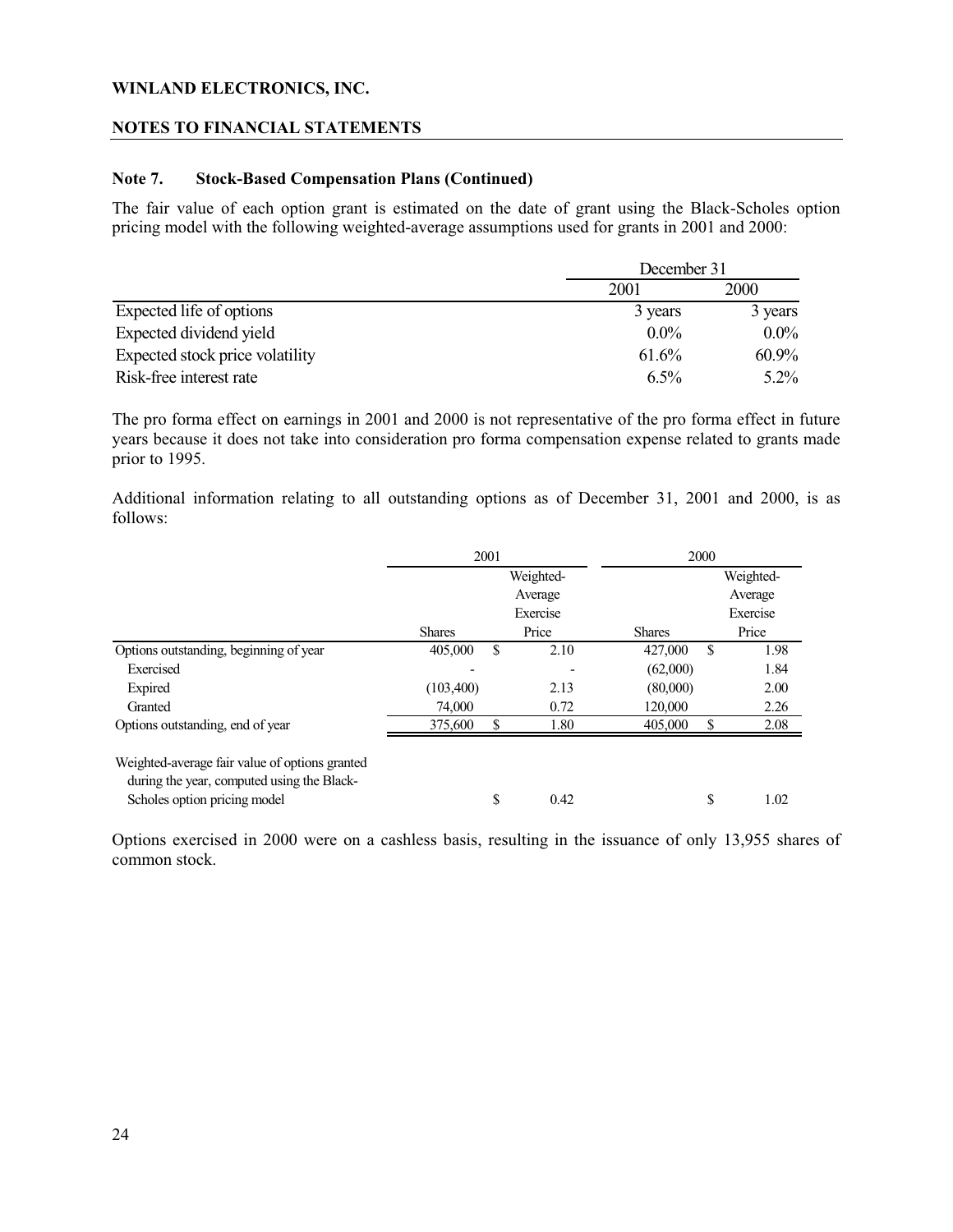#### **NOTES TO FINANCIAL STATEMENTS**

#### **Note 7. Stock-Based Compensation Plans (Continued)**

The following table summarizes information about stock options outstanding at December 31, 2001:

|                          | <b>Options Outstanding</b> |              |   | <b>Options Exercisable</b> |           |    |           |
|--------------------------|----------------------------|--------------|---|----------------------------|-----------|----|-----------|
|                          |                            | Weighted-    |   |                            |           |    |           |
|                          |                            | Average      |   | Weighted-                  |           |    | Weighted- |
|                          |                            | Remaining    |   | Average                    |           |    | Average   |
|                          | Number                     | Contractual  |   | Exercise                   | Number    |    | Exercise  |
| Range of Exercise Prices | of Shares                  | Life (Years) |   | Price                      | of Shares |    | Price     |
| \$0.53 to \$0.92         | 74,000                     | 5.4          | S | 0.72                       | 20,000    | \$ | 0.84      |
| \$1.75                   | 141,600                    | 1.1          |   | 1.75                       | 122,700   |    | 1.75      |
| \$1.88 to \$2.00         | 63,000                     | 3.2          |   | 1.98                       | 30,600    |    | 1.97      |
| \$2.25 to \$2.94         | 97,000                     | 2.9          |   | 2.59                       | 64,600    |    | 2.63      |
|                          | 375,600                    |              |   | 1.80                       | 237,900   |    | 1.94      |

At December 31, 2000, there were 226,100 options exercisable at a weighted-average exercise price of \$2.07.

#### **Note 8. Employee Benefit Plans**

**Pension plan:** The Company has a qualified defined contribution 401(k) profit-sharing plan for its employees who meet certain age and service requirements. Employees are allowed to make contributions up to 15 percent of their eligible compensation. The plan also provides for a company-sponsored match to be determined each year by the Board of Directors. The Company contributed approximately \$71,200 and \$79,400 to the plan for the years ended December 31, 2001 and 2000, respectively. In addition, the Company may make additional discretionary contributions to the plan to the extent authorized by the Board of Directors. There were no discretionary contributions to the plan for the years ended December 31, 2001 and 2000.

**Stock purchase plan:** The Company has adopted an employee stock purchase plan to provide substantially all employees an opportunity to purchase shares of its common stock through payroll deductions of up to 15 percent of eligible compensation. The plan provides for two annual six-month phases beginning January 1 and July 1, the grant dates. On June 30 and December 31, the exercise dates, participant account balances are used to purchase shares of stock at the lesser of 85 percent of the fair value of shares on the grant date or the exercise date. The employee stock purchase plan expires December 31, 2002. A total of 100,000 shares were originally available for purchase under the plan. There were 7,529 and 8,526 shares purchased under the plan for the years ended December 31, 2001 and 2000, respectively.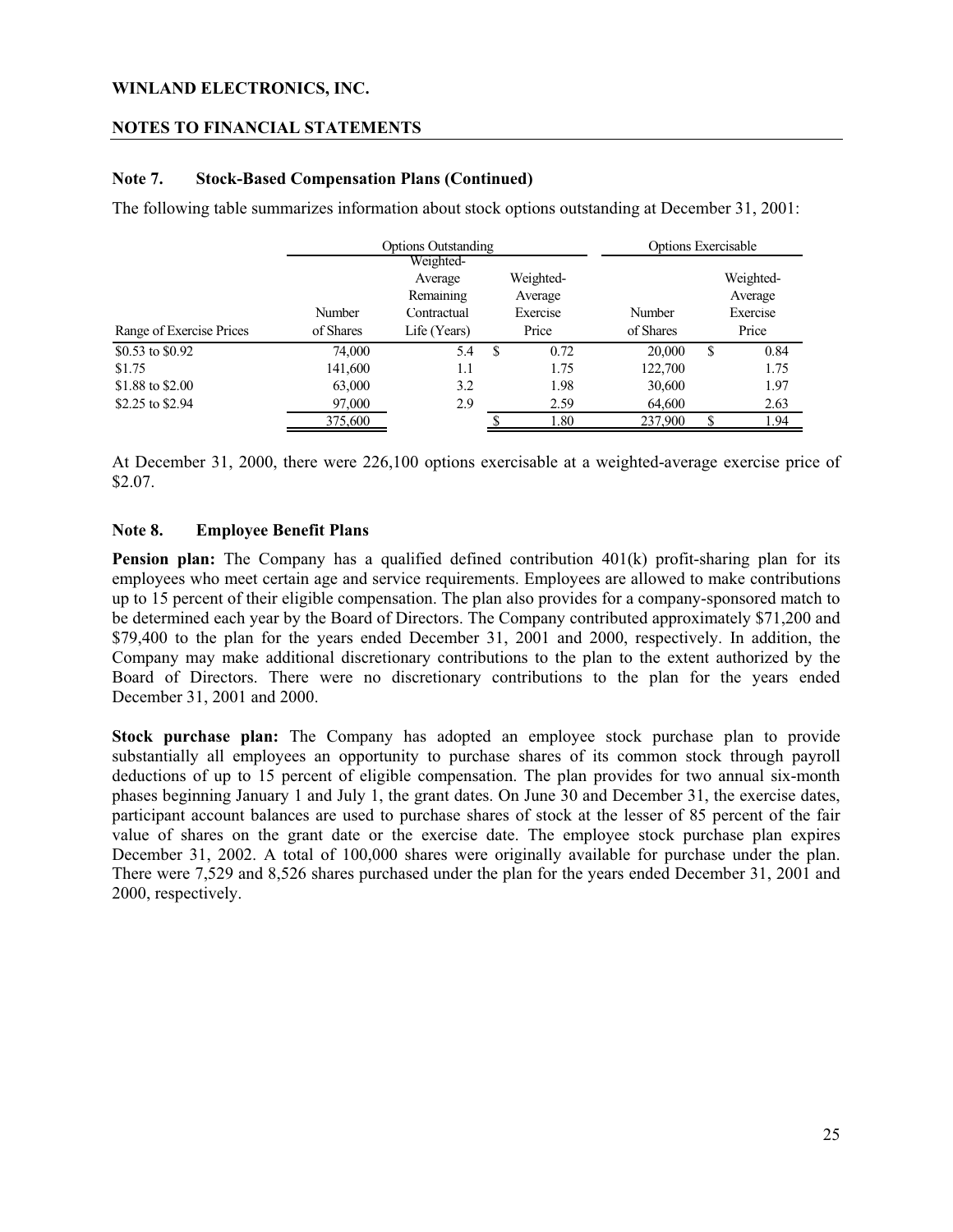#### **NOTES TO FINANCIAL STATEMENTS**

#### **Note 9. Major Customers, International Sales, and Enterprisewide Disclosures**

**Major customers:** The Company has customers which accounted for more than 10 percent of net sales for the years ended December 31, 2001 and 2000, as follows:

|                                                | 2001  | 2000   |  |
|------------------------------------------------|-------|--------|--|
| Sales percentage:                              |       |        |  |
| Customer A                                     | 35%   | 32%    |  |
| Customer B                                     | 16%   | 17%    |  |
| Customer C                                     | 15%   | 23%    |  |
| Accounts receivable percentage at December 31: |       |        |  |
| Customer A                                     | 38%   | $21\%$ |  |
| Customer B                                     | 19%   | 10%    |  |
| Customer C                                     | $2\%$ | 35%    |  |

**International sales:** Export sales to international customers for 2001 and 2000 were approximately \$290,000 and \$256,000, respectively. Accounts receivable from international customers were approximately \$27,000 and \$20,000 at December 31, 2001 and 2000, respectively.

**Enterprisewide disclosures:** The following table presents revenue from external customers for each of the Company's groups of products and services:

|                                                      | 2001                   | 2000                   |
|------------------------------------------------------|------------------------|------------------------|
| Proprietary products and services, primarily for the |                        |                        |
| security/industrial, motor control, and GPS market   | $\frac{\$}{2,777,400}$ | $\frac{\$}{2.934,700}$ |
| Electronic controls and assemblies for OEM customers | 12,617,300             | 16,565,600             |
|                                                      | \$15,394,700           | \$19,500,300           |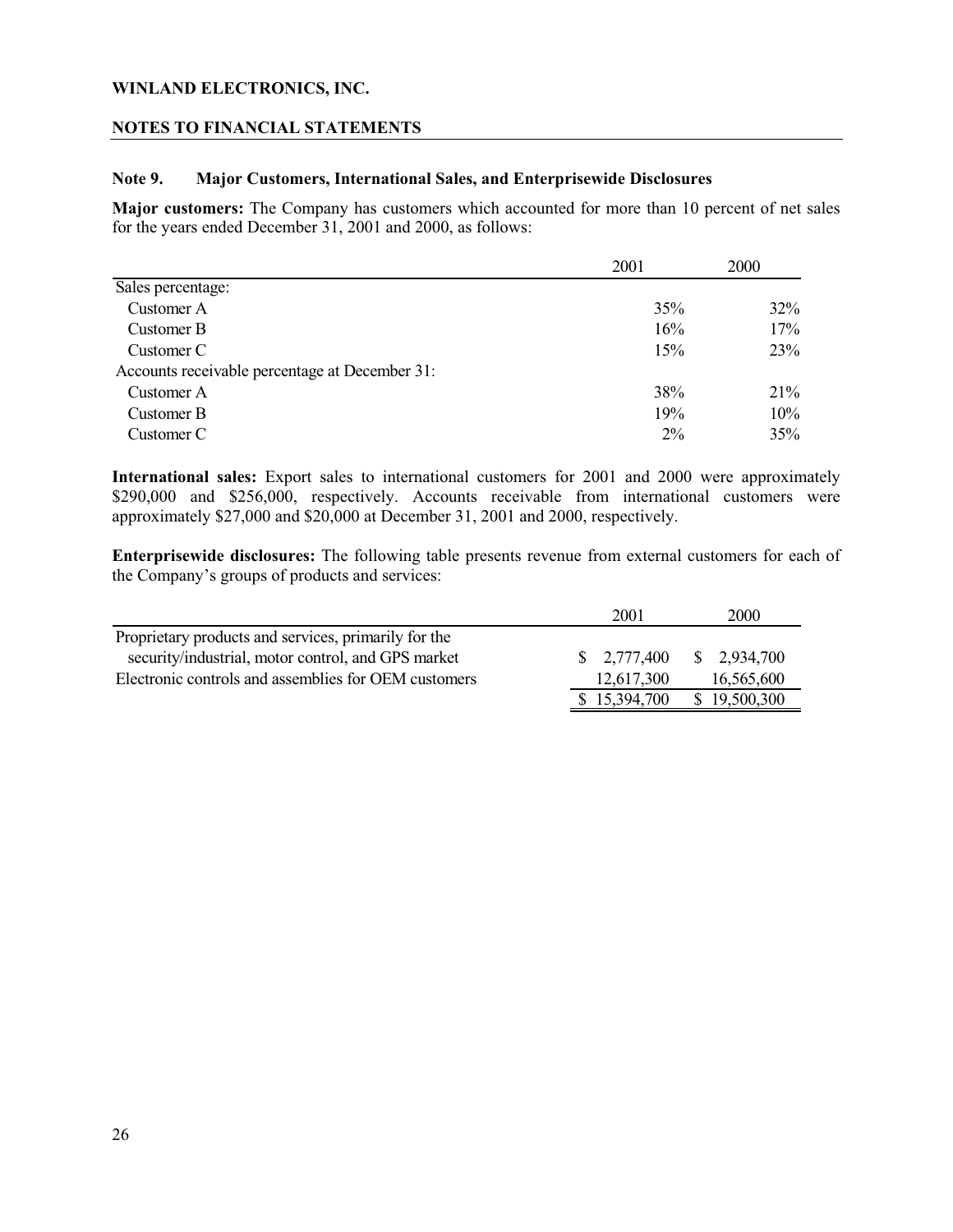## **INDEPENDENT AUDITORS**

McGladrey & Pullen, LLP Certified Public Accountants Minneapolis, MN

## REGISTRAR AND TRANSFER AGENT

**Wells Fargo Shareowners Services** South St. Paul, MN

## **CORPORATE COUNSEL**

Fredrikson & Byron, P.A. Minneapolis, MN

# DIRECTORS& EXECUTIVE OFFICERS

S. Robert Dessalet Chairman of the Board of Directors Self-Employed Business Consultant

Thomas J. de Petra Director of the Company Management Consultant

R. Terren Dunlap Director of the Company Chief Executive Officer of Ultra-Scan Corporation

James L. Reissner Director of the Company President of Activar, Inc.

Lorin E. Krueger Chief Executive Officer & President Secretary and Director of the Company

Jennifer Thompson **Chief Financial Officer** 

**Kirk Hankins** Vice President of Sales EMS Eastern Region

**Steven Vogel** Vice President of Engineering

**Kimberley Kleinow** Vice President of Procurement and Materials

**Terry Treanor** Vice President of Manufacturing

**Dale Nordquist** Vice President of Sales EMS Western Region